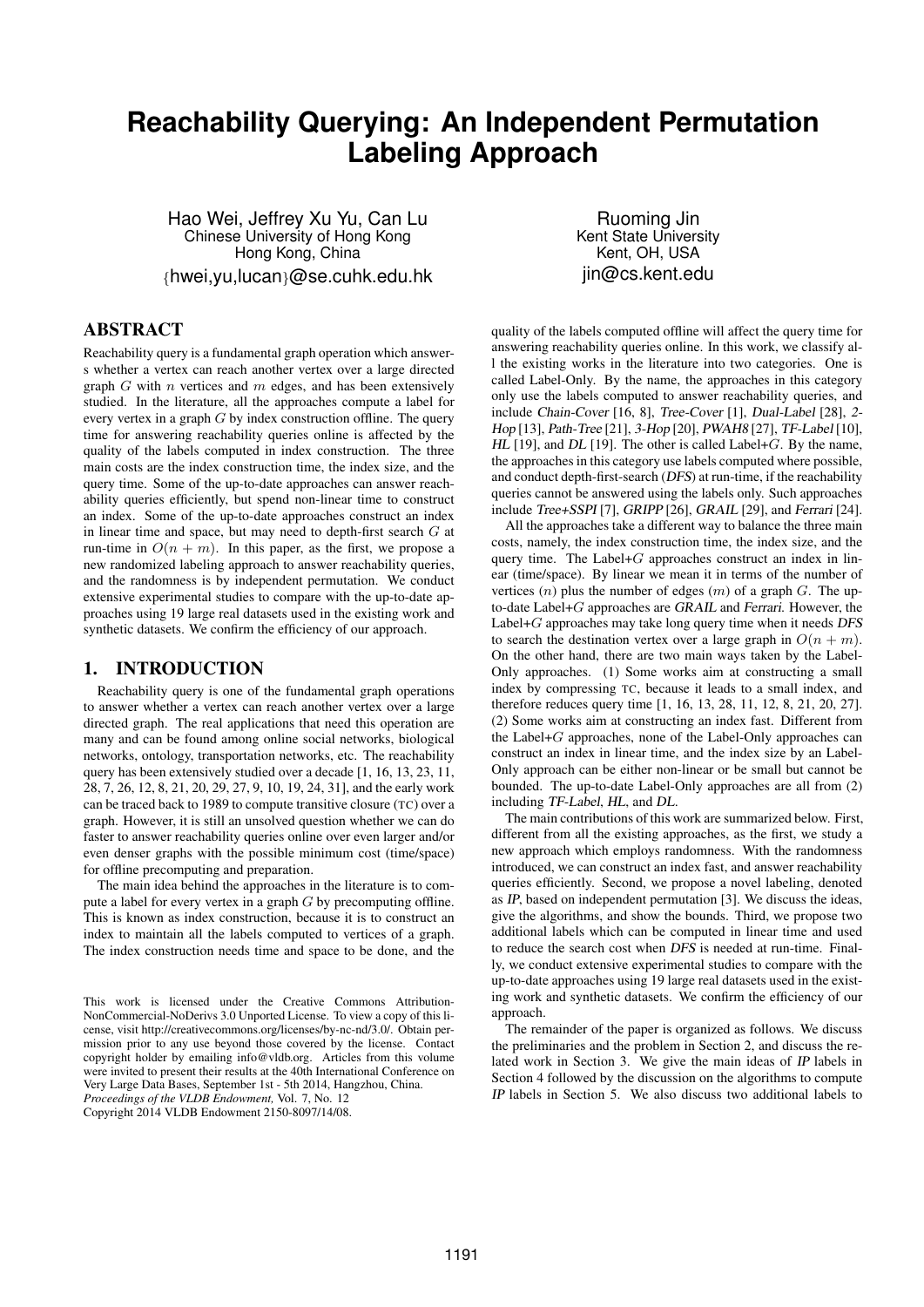be used to together with IP at run-time in Section 6. We give our algorithm to answer reachability queries in Section 7. We report our experimental studies using large real and synthetic datasets in Section 8, and conclude our paper in Section 9.

# 2. PRELIMINARIES

We model a directed graph as  $G = (V, E)$  where  $V(G)$  represents a set of vertices and *E*(*G*) represents a set of edges (ordered pairs of vertices) of *G*. We may simply use *V* and *E* if the context is obvious. The numbers of vertices and edges in *G* are denoted as  $n = |V|$  and  $m = |E|$ , respectively. A path from a vertex *u* to a vertex *v* is defined as  $path(u, v) = (v_1, v_2, \dots, v_p)$ where  $(v_i, v_{i+1})$  is an edge in *E*, for  $1 \leq i \leq p$ ,  $u = v_1$ , and  $v = v_p$ . The length of path $(u, v)$  is the number of edges in the path. The distance between two vertices, *u* and *v*, denoted as  $\det(u, v)$ , is the shortest path distance (length) from *u* to *v* in *G*. A vertex *u* is said to reach *v* if there exists a path from *u* to *v* over *G*. In the following, we use  $Out(u)$  to denote the entire set of vertices that *u* can reach including *u* itself, and use  $In(u)$  to denote the entire set of vertices in which every vertex can reach *u* including *u* itself. In addition, we use  $N_O(u)$  and  $N_I(u)$  to denote the out-neighbors and in-neighbors of *u*, such as  $N_O(u) = \{v \mid (u, v) \in G\}$  and  $N_I(u) = \{v \mid (v, u) \in G\}$ , respectively. The in-degree, out-degree, and the degree of a vertex *u* is denoted as,  $d_I(u) = |N_I(u)|$ ,  $d_O(u) = |N_O(u)|$ , and  $d(u) = d_I(u) + d_O(u).$ 

A reachability query, denoted as  $Reach(u, v)$ , is to answer if *u* can reach *v* over *G*. We use  $u \rightsquigarrow v$  to denote *u* can reach *v* (reachable), and  $u \nleftrightarrow v$  otherwise.

In this paper, like the existing works, we assume *G* is a directed acyclic graph (DAG). This is because any directed graph *G* can be condensed into a DAG, where a vertex in DAG represents a strongly connected component (SCC) in *G*, and an edge  $(S_i, S_j)$  in DAG represents that there is at least one edge from a vertex in an SC-C that  $S_i$  represents to a vertex in another SCC that  $S_i$  represents. Therefore, Reach $(u, v)$  in *G* can be answered by Reach $(S_i, S_j)$  in the corresponding DAG, if  $u$  and  $v$  belong to  $S_i$  and  $S_j$ , respectively. Note that *u* and *v* are reachable,  $u \leftrightarrow v$  and  $v \leftrightarrow u$ , if *u* and *v* co-exist in the same SCC in *G*.

The problem we study in this paper is to answer  $\text{Reach}(u, v)$ online when *G* is very large. It is commonly known that the online breadth/depth-first search (BFS/DFS) algorithms cannot answer Reach $(u, v)$  for a large graph *G* efficiently, because both have the time complexity in  $O(m + n)$ . On the other hand, although it is possible to answer Reach $(u, v)$  in  $O(1)$  by maintaining the edge transitive closure (TC) of *G*, the space complexity for maintaining TC is  $O(n^2)$ , which is too large for a very large graph *G*, with the time complexity  $O(nm)$  to compute TC.

# 3. RELATED WORKS

In general, the main idea to answer  $Reach(u, v)$  online is to construct an index offline, where every entry in the index keeps a label computed for a vertex  $u \in G$ , denoted label(*u*). Reach(*u, v*) can be answered either by Label-Only approach or Label+*G* approach. The former is to answer Reach $(u, v)$  by label $(u)$  and label $(v)$  only, and the latter is to answer Reach $(u, v)$  by label $(u)$  and label $(v)$ with the possibility of accessing *G* if needed. There are three main costs, namely, query time (the time to answer online), construction time (the time to construct an index offline), and the index size (the space needed to maintain the index). Here, as indicated in many works, the query time is in the range between  $O(1)$  with TC as an index and  $O(n + m)$  without any index, the index size is between

|                              | <b>Query Time</b>                    | <b>Index Size</b> | <b>Construction Time</b>                      |
|------------------------------|--------------------------------------|-------------------|-----------------------------------------------|
| <b>BFS/DFS</b>               | $O(n+m)$                             | O(1)              | O(1)                                          |
| TC [25, 27]                  | O(1)                                 | $O(n^2)$          | O(nm)                                         |
| Chain-Cover [8] $O(\log k)$  |                                      | O(kn)             | $O(n^2 + kn\sqrt{k})$                         |
| Tree-Cover [1] $O(\log n)$   |                                      | $O(n^2)$          | O(nm)                                         |
| Dual-Label $[28]O(1)$        |                                      | $O(n + t^2)$      | $O(n+m+t^3)$                                  |
| Path-Tree [21] $O(\log^2 k)$ |                                      | O(kn)             | $O(km)$ or $O(nm)$                            |
| $2-Hop [13]$                 | $O(m^{1/2})$                         | $O(nm^{1/2})$     | $O(n^3 \cdot  TC )$                           |
| $3-Hop$ [20]                 | $O(\log n + k)$                      | O(kn)             | $O(kn^2 \cdot  Con(G) )$                      |
| TF-Label [10]                |                                      |                   | O(T)                                          |
| HL [19]                      |                                      |                   | O(H)                                          |
| DL [19]                      |                                      |                   | $O(n(n+m)L)$                                  |
| Tree+SSPI [7]                | $O(m-n)$                             | $O(n+m)$ $O(n+m)$ |                                               |
| <b>GRIPP</b> [26]            | $O(m-n)$                             | $O(n+m)$          | $O(n+m)$                                      |
| <b>GRAIL</b> [29]            | $O(k)$ or $O(n+m)O(kn)$              |                   | $O(k(n+m))$                                   |
| Ferrari [24]                 | $O(k)$ or $O(n+m)O((k+s)n)O(k^2m+S)$ |                   |                                               |
| $IP+$ (ours)                 |                                      |                   | $O(k)$ or $O(knr^2)$ $O((k+h)n)O((k+h)(m+n))$ |

Table 1: Time and Space Complexity  $(T = \sum$ **The COMPRETE:** The diameter complexity  $(T - \sum_{1 \leq i \leq \log \ell(G)}$ <br> $\sum_{v \in V(G_i^*) \setminus V(G_{i+1})} h(v), H = \sum_{1 \leq i < h} (\sum_{v \in V(B_i) \setminus V(B_{i+1})} g(v)))$ 

 $O(n^2)$  with TC and  $O(1)$  without an index computed, and the time complexity for index construction can be very high, when it aims at compressing TC to minimal. A survey can be found in [31]. Table 1 summarizes the three main costs for the existing work.

Label-Only: Several approaches proposed aim at finding a way to compress TC, because a smaller index size implies labels computed for vertices are smaller, which leads to a better query time. Jagadish [16] first introduces chain decomposition, which is also known as Chain-Cover, to compress TC by finding a minimal number of pair-wise disjoint chains to represent DAG. Here, a chain is a sequence of  $(v_1, v_2, \cdots, v_c)$  in which  $v_i \rightsquigarrow v_j$  if  $i \leq j$ . In *G*, every vertex *v* is assigned to a pair of  $(c_i, p_j)$  where  $c_i$  is the chain id *v* belongs to and  $p_i$  is the position of *v* in  $c_i$ , and label(*u*) is a set of such pairs. By Chain-Cover,  $u \rightsquigarrow v$  if there is a pair  $(c_i, p_i)$  in label $(u)$ , such that *v* is in the chain  $c_i$  and its position is  $\geq p_j$ . Let *k* be the minimal number of chains in DAG, the query time of Chain-Cover is *O*(log *k*). Chen and Chen propose algorithms in [8] to compute Chain-Cover to construct an index algorithms in [8] to compute Chain-Cover to construct an index<br>of  $O(kn)$  in  $O(n^2 + kn\sqrt{k})$  time. Agrawal et al. propose Tree-Cover [1] that covers TC using an optimal spanning tree, based on which a vertex,  $v$ , is assigned to an interval  $[s, e]$ , where  $e$  is the postorder of *v*, and *s* is the smallest postorder of *v*'s descendants. Here, label(*u*) in Tree-Cover is a set of intervals, and  $u \rightsquigarrow v$  if the interval of  $v$  is fully contained in an interval in label $(u)$ . The query time is  $O(\log n)$ , but its index size is  $O(n^2)$  and the construction time is  $O(nm)$ , which are both high. Wang et al. propose Dual-Label [28] for a sparse graph. By Dual-Label,  $\text{label}(v)$  has two parts. One is a single interval for answering reachability over a spanning tree of *G*, and the other is to deal with the transitive closure over the non-tree edges of *G*. Let the number of non-tree edges be *t*. The transitive closure is  $O(t^2)$  for  $t \ll n$  over a sparse graph *G*. Dual-Label can achieve  $O(1)$  query time, since it works as to maintain TC. Dual-Label is constructed in  $O(n+t^2)$  time and in  $O(n + m + t^3)$  space. When *G* becomes denser, *t* will approach *n*. Jin et al. propose Path-Tree [18], which decomposes a DAG *G* into a set of pair-wise disjoint paths. Path-Tree shares the similar ideas used in Chain-Cover. But, unlike Chain-Cover, Path-Tree uses paths instead of chains. The query time is  $O(\log^2 k)$  where *k* is the number of paths computed in Path-Tree. Path-Tree can have a smaller index size than Chain-Cover. van Schaik and de Moor propose a bit-vector approach to compress TC [27]. Even though many approaches make use of a spanning tree to construct an index using intervals (a pair of numbers), the construction time is non-linear and cannot deal with larger and denser graphs.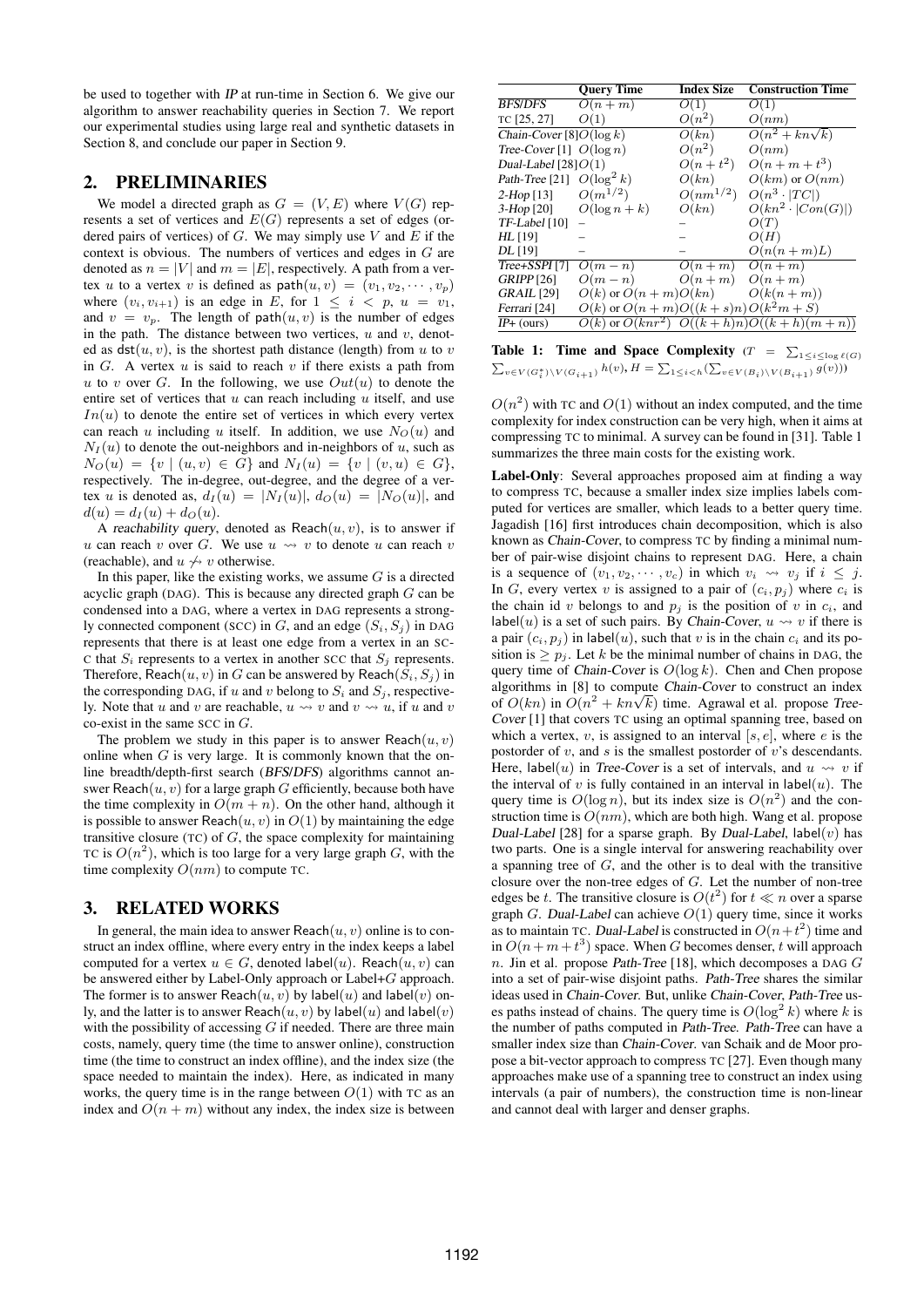Cohen et al. in [13] propose 2-Hop label. A label(*u*) consists of  $L_{out}(u)$  and  $L_{in}(u)$ , where  $L_{out}(u)$  is a subset of vertices that *u* can reach ( $L_{out}(u)$  ⊆  $Out(u)$ ) and  $L_{in}(u)$  is a subset of those vertices that can reach  $u(L_{in}(u) \subseteq In(u))$ . 2-Hop compresses TC. By 2-Hop,  $u \rightsquigarrow v$  if and only if  $L_{out}(u) \cap L_{in}(v) \neq \emptyset$ . Computing the optimal 2-Hop for *G* is known to be NP-hard [13], since it is a set-cover problem. In [13], an approximate (greedy) algorithm is proposed. Several heuristic approaches are proposed to compute 2-Hop [23, 11, 12]. Furthermore, Jin et al. propose 3-Hop [20] to improve 2-Hop by utilizing the idea of the chain decomposition as used in *Chain-Cover*. It takes  $O(\log n + k)$  query time, but it takes  $O(kn^2 \cdot |Con(G)|)$  time to construct 3-Hop with the space complexity of  $O(kn)$ , where *k* is the number of chains and  $Con(G)$  is the transitive closure contour (Definition 3 in [20]). Cai et al. propose Path-Hop [5] to replace the chain decomposition with a tree structure to improve 3-Hop.

Cheng et al. [10] propose TF-Label (topological folding) to compute 2-Hop labels for a DAG *G* using topological level. A vertex in *G* has a level assigned, denoted as  $\ell(u, G)$ , where the min level is 1, and the max level is  $\ell(G)$ . Given the levels,  $V(G)$  can be represented as a disjoint set of vertices, such that  $V(G) = \bigcup_{i=1}^{\ell(G)} L_i(G)$ , where  $L_i(G)$  is the set of vertices at the level *i*. Furthermore, *G* can be represented as a sequence of DAGs, such that  $\mathbb{G} = (G_1, G_2, G_3)$  $\cdots G_f$ ), for  $f = \lfloor \log_2 \ell(G) \rfloor + 1$ . Here,  $G_1 = G$ , and  $G_i$  for  $i > 1$ is constructed as follows:  $V(G_i) = \bigcup_{1 \leq j \leq \lfloor \ell(G_{i-1})/2 \rfloor} L_{2j}(G_{i-1})$ <br>and  $E(G_i)$  is a set of edges,  $(u, v)$ , over  $V(G_i)$  if  $u \rightsquigarrow v$  in the original *G* and  $\ell(v, G_i) = \ell(u, G_i) + 1$  (non-cross-edge). For example, suppose a DAG *G* has 6 levels  $\ell(G) = 6$ . Then,  $G_1 = G$ .  $G_2$  is a DAG with 3 levels consisting of all vertices at the level 2, 4, and  $6$  of  $G_1$ , and all non-cross-edges.  $G_3$  is a DAG with 1 level. Since  $G_i$  may have cross-edges from a vertex at the level *i* to a vertex at level *j* for  $j > i + 1$ , TF-Label transforms  $G_i$  to  $G_i^*$  such all edges in  $G_i^*$  are from a vertex at the level  $i$  to a vertex at the level  $i+1$  by adding dummy vertices. The topological folding reduces the computational cost to compute 2-Hop labels. The bound for index construction time given [10] is  $O(\sum_{1 \leq i \leq \log \ell(G)} \sum_{v \in V(G_i^*) \setminus V(G_{i+1})} h(v))$ , where  $h(\cdot)$  is the cost of computing 2-Hop label for *v*. It is worth noting that the time complexity of TF-Label is non-linear, because it needs to merge 2- Hop labels for a vertex  $v$  in  $G_{i+1}$  to  $G_i$ . Also because TF-Label aims at computing 2-Hop labels efficiently instead of attempting to minimizing the index size, there is no tight bound for the index size, and the time complexity for query time depends on the index size.

Jin et al. [17] propose SCARAB as a general framework to represent a reachability backbone, denoted as a graph *B*(*V, E*), for a graph *G*. The reachability backbone *B* represents every  $u \rightsquigarrow v$  that are reachable in *G*, if *u* and *v* exist in *B*, given  $V(B) \subseteq V(G)$ . With the reachability backbone *B*, Reach $(u, v)$  for *u* and *v* in *G* can be answered. That is,  $u \leftrightarrow v$ , if there exists a pair of local neighbor vertices, *u'* and *v'*, such that  $\textsf{dst}(u, u') \leq \epsilon$ ,  $u' \rightsquigarrow v'$  in *B*, and  $\textsf{dst}(v', v) \leq \epsilon$ . Any algorithms can be used to construct an index over *B* which is smaller than *G*. In [19], Jin et al. further propose HL (Hierarchical Labeling) over SCARAB. Informally, a graph *G* can be represented as a sequence of reachability backbones,  $\mathbb{B} = (B_0, B_1, B_2, \cdots, B_h)$ , where  $B_0 = G$  and  $B_{i+1}$  is the reachability backbone of  $B_i$ , for  $i > 0$ . With HL, the 2-Hop labels computed for  $B_{i+1}$  can be merged to  $B_i$ . The time complexity of HL construction time is  $O(\sum_{1 \le i < h} (\sum_{v \in V(B_i) \setminus V(B_{i+1})} g(v)),$ where *h* is the number of backbones, and  $q(\cdot)$  is the cost of computing 2-Hop label for *v*. Also, in [19], Jin et al. propose DL (Distribution Labeling). It is based on a list of vertices in an order

**. Given <b>V**, the 2-Hop labels are computed by breadth-first search (BFS) for every vertex  $v_j$  twice: BFSforward following the direction of edges and BFS-backward following the reversed direction of edges, with an early stop condition. First, we assign  $v_1$  for every vertex in  $Out(v_1)$  and  $In(v_1)$ . That is,  $L_{in}(w) = \{v_1\}$  for every  $w \in Out(v_1)$ , and  $L_{out}(u) = \{v_1\}$  for every  $u \in In(v_1)$ . Second, consider BFS of  $v_i$  in **V** for  $i > 1$ .  $v_i$ will be inserted into  $L_{in}(v_i)$ . Assume the BFS-forward reaches  $v_j$ from  $v_i$ ,  $v_i$  will be inserted into  $L_{in}(v_j)$  if  $L_{in}(v_j) \cap L_{out}(v_i) = \emptyset$ , otherwise BFS-forward will not continue from  $v_j$ . In a similar way, assume the BFS-backward reaches  $v_i$  from  $v_i$ ,  $v_i$  will be inserted into  $L_{out}(v_j)$  if  $L_{out}(v_j) \cap L_{in}(v_i) = \emptyset$ , otherwise BFSbackward will not continue from  $v_j$ . The early stop condition makes the 2-Hop labels for *G* compact. The time complexity of DL is  $O(n(n+m)L)$  where L is the maximal labeling size. However, like TF-Label, HL and DL aim at reducing the construction time to compute 2-Hop labels, and the index size and the query time are not tightly bounded.

Label+*G*: Tree+SSPI [7] and GRIPP [26] are two works that use an interval label for every vertex over a spanning tree, and attempt to reduce depth-first-search (DFS) time if needed at run-time. The query time for Tree+SSPI and GRIPP are  $O(m - n)$ , and both construction time and index size are  $O(n + m)$ .

Yildirim et al. propose GRAIL [29, 30], which randomly generates *k* DFS spanning trees to cover *G*, which can significantly reduce query time than that of using a single spanning tree. The label of a vertex is *k* intervals,  $\text{label}(v) = (I_1, I_2, \cdots, I_k)$ , where the *j*-th interval  $I_i = [s_i, e_i]$  is computed by the *j*-th DFS. Let label(*v*)  $\subseteq$  label(*u*) if all intervals  $I_i$  of *v* are contained in  $I_i$  of *u* computed in the same DFS, and label(*v*)  $\subseteq$  label(*u*) otherwise. GRAIL can only answer  $u \nleftrightarrow v$  over G if label(*v*)  $\not\subseteq$  label(*u*). But, GRAIL needs to do DFS from *u* to reach *v* at run-time, if label(*v*)  $\subseteq$  label(*u*). The *DFS* from *u* does not need to continue at a vertex *w*, if  $\text{label}(v) \not\subseteq \text{label}(w)$ . The query time is either  $O(k)$ using the label only or  $O(n + m)$  when it needs to do DFS.

Seufert et al. propose Ferrari [24]. Like GRAIL, Ferrari computes up to *k* intervals for every vertex over an optimal spanning tree computed by [1]. Let label $(u) = (I_1, I_2, \cdots)$  be the set of intervals for *u*. It is worth noting that by Tree-Cover the number of intervals for a vertex cannot be bounded, but in order to control the index size Ferrari only assigns up to *k* intervals for a vertex. Therefore, some intervals in  $\text{label}(u)$  are approximate intervals, because they cover certain interval that is not supposed to be covered to correctly answer  $\text{Reach}(u, v)$ . Ferrari is to minimize the size of approximate intervals. This is done by computing up to *k* intervals of *u* with the intervals computed for all children of *u* using dynamic programming. The Ferrari constructed is not optimal. The time complexity for construction is  $O(k^2m + S)$ , where *S* is the time complexity of finding the top-*s* largest degree vertex for seed based pruning and constructing the index. Its index size is  $O((k + s)n)$ , where *s* is the number of seeds added to every vertex label.

#### 4. A NEW LINEAR LABELING

As discussed in Section 3, in the category of the Label-Only approaches, the approaches that aim at compressing TC, like 2-Hop and 3-Hop, incur high construction cost and large index size, which affects query time. Chain-Cover and Tree-Cover use a disjoint set of chains and a tree cover, respectively, but they cannot deal with large dense graphs. Dual-Label can reach *O*(1) query time in theory, but it is for a considerably sparse graph. The up-to-date approaches in this category are TF-Label, HL, and DL. They aim at reducing the construction time, but the construction time is non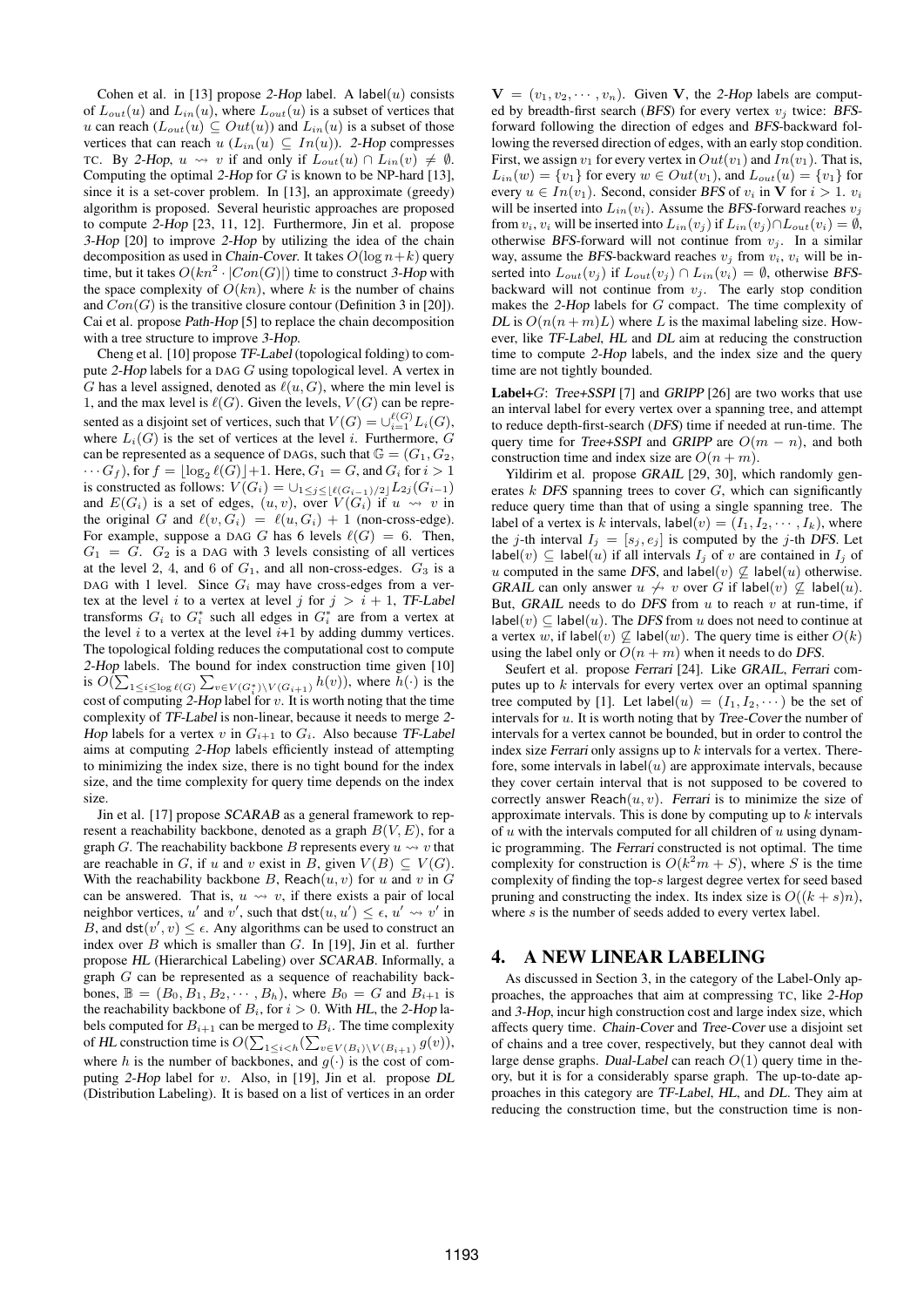linear, which will incur high construction time for large and dense graphs. In addition, both index size and query time cannot be tightly bounded.

In comparison with the Label-Only approaches, in the category of Label+*G*, all approaches are linear regarding construction time and index size. Here, linear is on the basis of the graph size (the number of vertices plus the number of edges). Given the linear construction time and index size, the query time for Tree+SSPI and GRIPP is *O*(*m−n*) and the query time for GRAIL and Ferrari can be up to  $O(n + m)$ , which means it cannot deal with large dense graphs. In [10, 19], the authors indicate that TF-Label, HL, and DL outperform GRAIL, in terms of query time in practice.

The main idea: In this paper, we propose a novel labeling approach, called IP (Independent Permutation), and test set containment with probability guarantee, where the label of a vertex is a set. Let  $A$  and  $B$  be two subsets of a set  $V$ . There are two ways to check whether *B* is contained in *A*. One is to check  $B \subseteq A$ , and the other is to check  $\mathcal{B} \not\subseteq \mathcal{A}$ . Both are time consuming if an exact answer is needed for large sets. We take the latter approach, and answer a reachability query by finding whether there is at least one element in one set that is not contained in the other for  $\beta \not\subseteq A$ . Our approach is based on randomness with high probability guarantee where the guarantee is ensured by independent permutation. With the probability guarantee, we can answer a large number of  $B \not\subseteq A$  tests with 100% probability guarantee by *IP*. For those we cannot answer by IP with 100% probability guarantee, we do DFS online. It is important to note that the randomness we use is to minimize the probability of doing DFS, and the randomness is based on min-wise independent permutations [4]. We further improve the probability guarantee by min-wise independent permutations with a new *k*-min-wise independent permutations proposed in this work.

Before introducing min-wise independent permutations followed by our *k*-min-wise independent permutations, we show how  $u \rightarrow v$ is connected to  $A$  and  $B$  in IP. This is based on our observation that *u*  $\sim v$ , if *Out*(*v*) ⊆ *Out*(*u*) or *In*(*u*) ⊆ *In*(*v*). In other words, if *u* can reach all the vertices that *v* can reach, or all vertices that can reach *u* can also reach *v*, then  $u \leadsto v$ . In a similar manner, *u*  $\not\leftrightarrow$  *v*, if *Out*(*v*)  $\not\subseteq$  *Out*(*u*) or *In*(*u*)  $\not\subseteq$  *In*(*v*). Therefore, *A* and *B* denote  $Out(u)$  and  $Out(v)$  respectively, or  $In(v)$  and *In*(*u*) respectively. Below, we consider *A* and *B* as a subset of *V* which is a set of *n* numbers,  $V = \{0, 1, 2, \dots, n-1\}$ , representing all vertices in  $V(G)$  for  $n = |V(G)|$ .

Min-wise Independent Permutations: We briefly review the minwise independent permutations as given [4]. Given a set of numbers,  $\Omega$ , a permutation of  $\Omega$  is a bijection from  $\Omega$  to itself, denoted as  $\pi$  :  $\Omega \to \Omega$ . It is important to note that  $\pi(x)$ , for  $x \in \Omega$ , is unique in  $\pi(\Omega)$ . Consider *V* as a set of numbers of size *n*. Let  $V_n$ be the set of all permutations of  $V$ .  $\mathcal{F} \subseteq V_n$  is min-wise independent, if for any  $X \subseteq V$  and any  $x \in X$ , when  $\pi$  is given to choose uniformly and randomly from  $F$ , then the following holds:

$$
\Pr(\min\{\pi(X)\} = \pi(x)) = \frac{1}{|X|} \tag{1}
$$

This says that, for any  $x \in X$ , the probability that  $\pi(x)$  is the smallest number in  $\pi(X)$  is  $1/|X|$ . Based on the min-wise independent permutations, Min-Hash [3] is designed to compute Jaccard similarity of two sets, *A* and *B*, Jacard $(A, B) = |A \cap B|/|A \cup B|$ as  $Pr(\min\{\pi(\mathcal{A})\} = \min\{\pi(\mathcal{B})\})$ 

In this work, our focus is on set containment,  $\mathcal{B} \subseteq \mathcal{A}$ . We know that *B* ⊆ *A* if  $A = A ∪ B$ . Let min $\{X\}$  indicates the smallest number of a set of numbers, *X*, we have

$$
Pr(\min\{\pi(\mathcal{A}\cup\mathcal{B})\}=\min\{\pi(\mathcal{B}\setminus\mathcal{A})\})=\frac{|\mathcal{B}\setminus\mathcal{A}|}{|\mathcal{A}\cup\mathcal{B}|}=1-\frac{|\mathcal{A}|}{|\mathcal{A}\cup\mathcal{B}|}\tag{2}
$$

By min-wise independent permutations, any number in *A ∪ B* is equally likely to have the smallest number in  $\pi(A \cup B)$ , e.g., min $\{$  $\pi(A\cup B)$ }, and  $\min\{\pi(A\cup B)\} = \min\{\pi(B\setminus A)\}\$ is true, if and only if  $\min{\pi(\mathcal{A})} > \min{\pi(\mathcal{B})}$ . Hence, we have

$$
Pr(\min\{\pi(\mathcal{A})\} > \min\{\pi(\mathcal{B})\}) = 1 - \frac{|\mathcal{A}|}{|\mathcal{A} \cup \mathcal{B}|}
$$
(3)

Because  $\mathcal{B} \subseteq \mathcal{A}$  if  $|\mathcal{A}| = |\mathcal{A} \cup \mathcal{B}|$ , there does not exist any possible permutation  $\pi$  by which  $\min{\pi(\mathcal{A})} > \min{\pi(\mathcal{B})}$ , as given in Eq. (3). Therefore, the condition of  $\min\{\pi(\mathcal{A})\} > \min\{\pi(\mathcal{B})\}$ can be used to conclude  $\mathcal{B} \not\subseteq \mathcal{A}$ . However, there are cases that  $B \not\subseteq A$  is true, when  $\min{\{\pi(A)\}} > \min{\{\pi(B)\}}$  is not true. As can be seen from Eq. (3), the probability for  $\min\{\pi(\mathcal{A})\}$  $\min{\{\pi(\mathcal{B})\}}$  to be false is non-zero,  $\frac{|\mathcal{A}|}{|\mathcal{A} \cup \mathcal{B}|}$ . In other words, when  $\min{\pi(\mathcal{A})} > \min{\pi(\mathcal{B})}$  is not true, it can be possible that either  $\mathcal{B} \subseteq \mathcal{A}$  or  $\mathcal{B} \nsubseteq \mathcal{A}$ . Here, our problem to answer  $u \nleftrightarrow v$  by *B*  $\&$  *A* becomes a problem on how to increase the probability for  $\min\{\pi(\mathcal{A})\}$  >  $\min\{\pi(\mathcal{B})\}$  to be true.

*k*-min-wise: In order to increase  $Pr(\min{\pi(\mathcal{A})} > \min{\pi(\mathcal{B})})$ , for testing  $\mathcal{B} \subseteq \mathcal{A}$ , we propose to use top- $k$  smallest numbers instead of the top-1 smallest number as used in min-wise independent permutation. By independent permutation  $\pi$ , we define  $\min_k {\tau(X)}$  as a subset of  $\pi(X)$  containing up to *k* smallest numbers, such as  $\min_k \{ \pi(X) \} = (\pi(x_1), \pi(x_2), \dots)$ , where  $\pi(x_i) < \pi(x_j)$  if  $i < j$ , and  $|\min_k{\pi(X)}| \leq k$ , Here, by *k*-min-wise (min<sub>k</sub>), we mean  $\pi(x_i) < \pi(x_j)$  for any  $\pi(x_i) \in$  $\min_k \{ \pi(X) \}$  and any  $\pi(x_j) \in \pi(X) \setminus \min_k \{ \pi(X) \}.$ 

To deal with  $\mathcal{B} \subseteq \mathcal{A}$ , we define an order ( $\preceq$ ) between  $\min_k {\{\pi(\mathcal{A})\}}$ and  $\min_k {\{\pi(\mathcal{B})\}}$ , such that  $\min_k {\{\pi(\mathcal{A})\}} \preceq \min_k {\{\pi(\mathcal{B})\}}$  if every  $\pi(b_i) \in \min_k {\pi(\mathcal{B})} \backslash \min_k {\pi(\mathcal{A})}$  is greater than the largest number in  $\min_k {\{\pi(\mathcal{A})\}}$ . We use  $\min_k {\{\pi(\mathcal{A})\}} > \min_k {\{\pi(\mathcal{B})\}}$ otherwise. We prove  $\mathcal{B} \not\subseteq \mathcal{A}$ , if  $\min_k {\{\pi(\mathcal{A})\}} > \min_k {\{\pi(\mathcal{B})\}}$  in Theorem 4.1.

**Theorem 4.1:** Let A and B be a subset of  $V = \{0, 1, 2, \dots, n - \}$ 1*}, and*  $\pi$  *be randomly and uniformly chosen from*  $V_n$  (the set *of all permutations of*  $V$ *). Then,*  $B \nsubseteq A$ *, if*  $\min_k \{ \pi(A) \}$  ≻  $\min_k \{ \pi(\mathcal{B}) \}.$ 

**Proof Sketch:** Consider the case when  $\mathcal{B} \subseteq \mathcal{A}$ . We have  $\pi(\mathcal{B}) \subseteq$  $\pi(\mathcal{A})$ . Because the *k* smallest numbers in  $\min_k {\{\pi(\mathcal{A})\}}$  are taken from  $\pi(\mathcal{A})$  or in other words taken from  $\pi(\mathcal{A} \cup \mathcal{B})$ , there cannot exist  $\pi(b_i)$  in  $\min_k{\pi(\mathcal{B})} \setminus \min_k{\pi(\mathcal{A})}$  that is smaller than the largest number in  $\min_k {\{\pi(\mathcal{A})\}}$ . Therefore, if  $\mathcal{B} \subseteq \mathcal{A}$ , we have  $\min_k {\{\pi(\mathcal{A})\}} \preceq \min_k {\{\pi(\mathcal{B})\}}$ . Hence, if  $\min_k {\{\pi(\mathcal{A})\}} \succ$  $\min_k \{ \pi(\mathcal{B}) \}$ , then  $\mathcal{B} \not\subseteq \mathcal{A}$ .

Next, like Eq. (3), we give the probability for  $\min_k {\{\pi(\mathcal{A})\}} \succ$  $\min_k \{ \pi(\mathcal{B}) \}$  in Theorem 4.2.

Theorem 4.2: Let *A* and *B* be a subset of  $V = \{0, 1, 2, \cdots, n - \}$ 1*}, and*  $\pi$  *be randomly and uniformly chosen from*  $V_n$  (the set *of all permutations of*  $\hat{V}$ *). Assume*  $|\hat{A}| = p$ ,  $|\hat{A} \cup \hat{B}| = q$ *, and*  $|\min_{k} {\pi(A)}| = k_A$  *for*  $k_A \leq k$ *.* 

$$
\Pr(\min_{k} \{\pi(\mathcal{A})\} \succ \min_{k} \{\pi(\mathcal{B})\}) = 1 - \frac{p!(q - k_{A})!}{q!(p - k_{A})!} \tag{4}
$$

**Proof Sketch:** For  $\mathcal{B} \subseteq \mathcal{A}$ , Pr( $\min_k \{ \pi(\mathcal{A}) \} \succ \min_k \{ \pi(\mathcal{B}) \}$ ) = 0 because  $p = q$ . We focus on the cases for  $\beta \not\subseteq A$ , provided

*X* = *A ∪ B*. Recall that for a given  $k$ , "up to  $k$ " is for the cases that the size of a set can be less than *k*. In general,  $|A|$ ,  $|B|$ , and  $|X|$  can be possible  $\leq k$ . We use  $k_A$ ,  $k_B$ , and  $k_X$ , which are a max possible  $\min\{m \in \mathbb{R} \mid \min_k \{m(A)\}\right| = k_A, |\min_k \{m(B)\}\| = k_B, \text{ and }$  $|\min_k{\{\pi(\mathcal{X})\}}| = k_X$ , because  $k_A \leq |\mathcal{A}|, k_B \leq |\mathcal{B}|$ , and  $k_X \leq$ *|X |*. We also know  $k_A ≤ k_X$  and  $k_B ≤ k_X$  because X is the union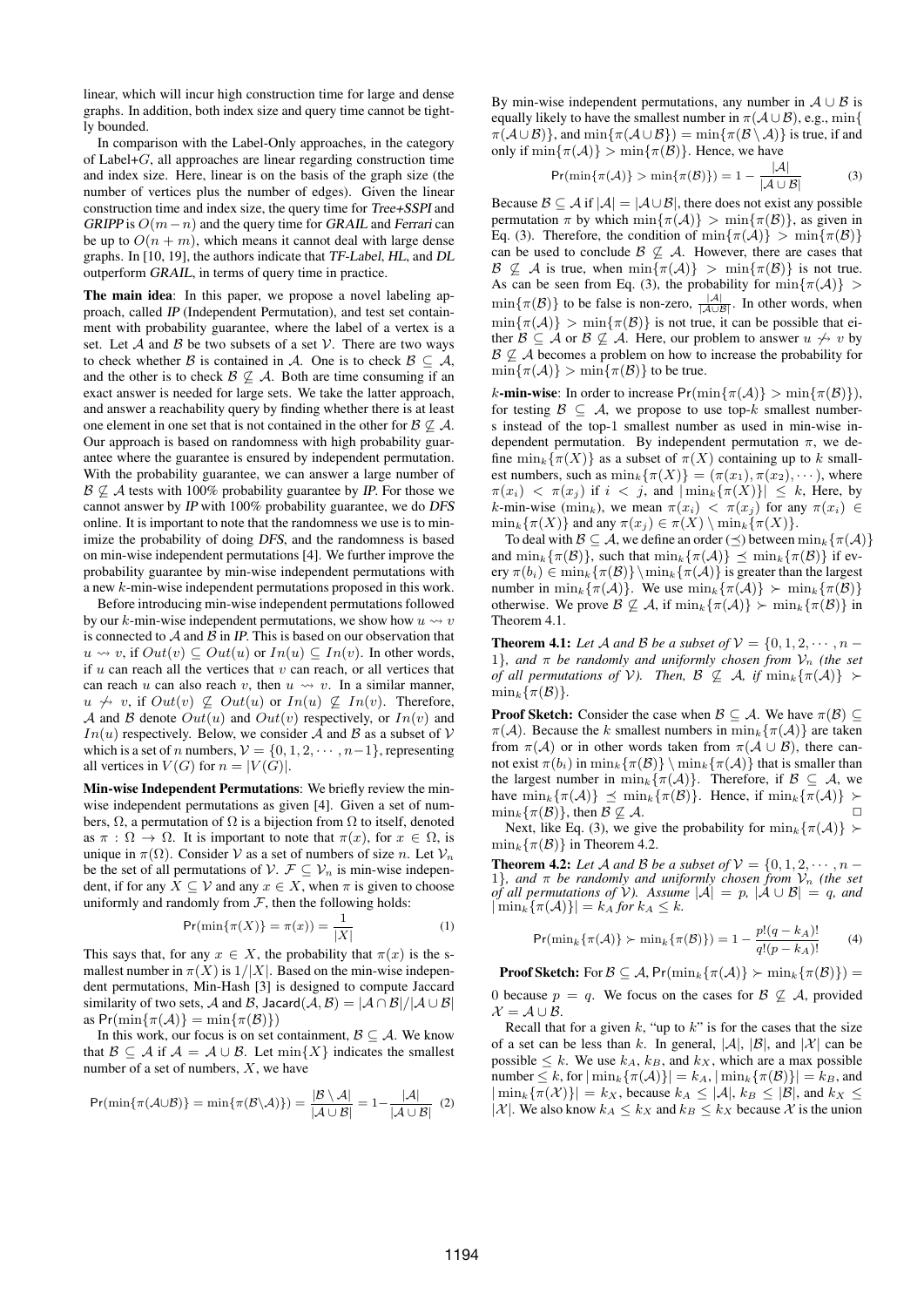

Figure 1: A permutation *π*

| Vertex | $\mathcal{L}_{out}$ | $\mathcal{L}_{in}$ | <b>Vertex</b> $\mathcal{L}_{out}$ |                 | $\mathcal{L}_{in}$ |
|--------|---------------------|--------------------|-----------------------------------|-----------------|--------------------|
| $v_0$  | [0,1,2,3,4]         |                    | $v_6$                             | 2,10            | $\{2,3,6,7,8\}$    |
| $v_1$  | $\{0,1,2,3,4\}$     | $11+$              | $v_7$                             |                 | $\{0,1,6,7,11\}$   |
| $v_2$  | $\{2,3,4,8,10\}$    | $\{7,8\}$          | $v_8$                             | 10 <sub>r</sub> | $\{0,2,3,6,7\}$    |
| $v_3$  | 1,2,3,4,6           | 6,7                | $v_9$                             | 4               | $\{3,4,6,7,8\}$    |
| $v_4$  | $\{2,3,4,10\}$      | $\{3,6,7,8,11\}$   | $v_{10}$                          | ا 9 }           | $\{0,7,9,11\}$     |
| $v_5$  | $\{0,1,5,9,10\}$    | ${0,7,11}$         | $v_{11}$                          | 51              | ${0,5,7,11}$       |

Table 2: IP Label for DAG *G* given in Fig. 1

of *A* and *B*. For simplicity, we use  $\min_{k \in \Lambda} {\{\pi(\mathcal{A})\}}$ ,  $\min_{k \in B} {\{\pi(\mathcal{B})\}}$ , and  $\min_{k \in \mathcal{X}} {\{\pi(\mathcal{X})\}}$ , to indicates  $\min_{k} {\{\pi(\mathcal{A})\}}$ ,  $\min_{k} {\{\pi(\mathcal{B})\}}$ , and  $\min_k {\{\pi(\mathcal{X})\}}$ , whose sizes are  $k_A$ ,  $k_B$ , and  $k_X$ .

By Theorem 4.1, we know that if all the smallest numbers in  $\min_{k_A} {\{\pi(\mathcal{A})\}}$  are the top- $k_A$  smallest numbers in  $\min_{k_X} {\{\pi(\mathcal{X})\}}$ , such that  $\min_{k_A} {\{\pi(\mathcal{A})\}} = \min_{k_A} {\{\pi(\mathcal{X})\}}$ , then  $\min_k {\{\pi(\mathcal{A})\}} \preceq$  $\min_k {\{\pi(\mathcal{B})\}}$ . In a similar way, it is also true  $\min_k {\{\pi(\mathcal{A})\}}$  $\min_{k_A} {\{\pi(\mathcal{X})\}}$  if  $\min_k {\{\pi(\mathcal{A})\}} \preceq \min_k {\{\pi(\mathcal{B})\}}$ .

Recall that  $\pi$  is equally likely to be any permutation in the set of all permutations of  $X$ , denoted  $X<sub>n</sub>$ . We consider the probability of  $\min_{k_A} {\{\pi(\mathcal{A})\}} = \min_{k_A} {\{\pi(\mathcal{X})\}}$ . There are  $\frac{q!}{(q-k_A)!}$  permutations in total to have  $\min_{k_A} {\{\pi(\mathcal{X})\}}$ . Among such  $\frac{q!}{(q-k_A)!}$  permutations, there are  $\frac{p!}{(p-k_A)!}$  for  $\min_{k_A} {\{\pi(\mathcal{A})\}} = \min_{k_A} {\{\pi(\mathcal{X})\}}$  in total. As a result, the probability that  $\min_k {\{\pi(\mathcal{A})\}} \succ \min_k {\{\pi(\mathcal{B})\}}$  $i s 1 - \frac{p!(q-k_A)!}{q!(q-k_A)!}$ 

 $1 - \frac{p:(q - \kappa_A)!}{q!(p - \kappa_A)!}$ . <del>□</del><br>In practice,  $k_A$  is up to *k* which is small and is user-controlled. *p* (= |A|) and *q* (= |A∪B|) can be large considering a large graph *G*. We have  $k_A \ll p \leq q$ . When it is the case, the probability that  $\min_k \{ \pi(\mathcal{A}) \} \succ \min_k \{ \pi(\mathcal{B}) \}$  can be represented as

$$
1 - \frac{p(p-1)\cdots(p-k_A+1)}{q(q-1)\cdots(q-k_A+1)} \approx 1 - \left(\frac{p}{q}\right)^{k_A}
$$
 (5)

Here,  $(\frac{p}{q})^{k_A}$  can be very small, even for a relatively small  $k_A$ . Comparing Eq. (4) with Eq. (3),  $Pr(\min_k {\{\pi(\mathcal{A})\}} > \min_k {\{\pi(\mathcal{B})\}})$ is much larger than  $Pr(\min{\pi(\mathcal{A})} > \min{\pi(\mathcal{B})})$ , and is equal  $\text{to } \text{Pr}(\min\{\pi(\mathcal{A})\} > \min\{\pi(\mathcal{B})\})$  when  $k_A = 1$ .

The IP Labeling: By *k*-min-wise independent permutations, for a vertex  $u \in G$ , for a given k, we define label(*u*) as a pair of sets,  $\mathcal{L}_{out}(u)$  and  $\mathcal{L}_{in}(u)$ .  $\mathcal{L}_{out}(u)$  keeps up to *k* smallest numbers by the permutation  $\pi$  for the set of  $Out(u)$ , denoted as  $\mathcal{L}_{out}(u)$  $\min_k {\tau(Out(u))}$ .  $\mathcal{L}_{in}(u)$  keeps up to *k* smallest number by the same permutation  $\pi$  for the set of  $In(u)$ , denoted as  $\mathcal{L}_{in}(u)$  =  $\min_k {\pi(In(u))}$ . By Theorem 4.1, to answer Reach $(u, v), u \nleftrightarrow$ *v* if  $\mathcal{L}_{out}(u) \succ \mathcal{L}_{out}(v)$  or  $\mathcal{L}_{in}(v) \succ \mathcal{L}_{in}(u)$  by the labels only. However, it needs to check by *DFS* online otherwise whether  $u \rightarrow$ *v* or  $u \nightharpoonup v$  since the probability given in Eq. (4) is non-zero.

Example 4.1: A DAG *G* is shown in Fig. 1(a). The numbers in Fig. 1(a) identify the 12 vertices,  $V(G) = \{v_0, v_1, \dots, v_{11}\}\$ . With a permutation  $\pi$ , which we will show how to compute, we assume the result is  $\pi(0) = 7$ ,  $\pi(1) = 11$ ,  $\pi(2) = 8$ ,  $\pi(3) = 6$ ,  $\pi(4) = 3$ ,

 $\pi(5) = 0, \pi(6) = 2, \pi(7) = 1, \pi(8) = 10, \pi(9) = 4, \pi(10) =$ 9, and  $\pi(11) = 5$ . Fig. 1(b) shows the  $\pi(v_i)$  for every  $v_i \in$  $V(G)$ . Let  $k = 5$ . Table 2 shows *IP* labels of *G* given in Fig. 1. We show four reachability queries.  $(Q_1)$  consider Reach $(v_2, v_7)$ . We have  $\mathcal{L}_{out}(v_2) = \{2, 3, 4, 8, 10\}$  and  $\mathcal{L}_{out}(v_7) = \{1\}$ . Since 1 ∈  $\mathcal{L}_{out}(v_7)$ , 1 ∉  $\mathcal{L}_{out}(v_2)$ , and 1 < the largest number 10 in  $\mathcal{L}_{out}(v_2)$ , we have  $\mathcal{L}_{out}(v_2) > \mathcal{L}_{out}(v_7)$ . By Theorem 4.1, we have  $Out(v_7) \not\subseteq Out(v_2)$ , and therefore  $v_2 \nrightarrow v_7$ .  $(Q_2)$  consider Reach $(v_3, v_2)$ . We have  $\mathcal{L}_{out}(v_3) = \{1, 2, 3, 4, 6\}$ ,  $\mathcal{L}_{out}(v_2) = \{2, 3, 4, 8, 10\}$ . By definition,  $\mathcal{L}_{out}(v_3) \preceq \mathcal{L}_{out}(v_2)$ . However, since  $\mathcal{L}_{in}(v_2) = \{7, 8\}$  and  $\mathcal{L}_{in}(v_3) = \{6, 7\}$ , we have  $\mathcal{L}_{in}(v_2) \succ \mathcal{L}_{in}(v_3)$ . Because  $In(v_3) \not\subseteq In(v_2)$ , the answer of Reach $(v_3, v_2)$  is  $v_3 \nleftrightarrow v_2$ .  $(Q_3)$  consider Reach $(v_1, v_8)$ . We have  $\mathcal{L}_{out}(v_1) \preceq \mathcal{L}_{out}(v_8)$  and  $\mathcal{L}_{in}(v_8) \preceq \mathcal{L}_{in}(v_1)$ . We cannot answer it by IP labels only, and DFS is needed over *G* (Fig. 1(a)). We start *DFS* from  $v_1$ . Supposed the next vertex to be visited is *v*<sub>4</sub>. We have to further DFS, because  $\mathcal{L}_{out}(v_4) \preceq \mathcal{L}_{out}(v_8)$  and  $\mathcal{L}_{in}(v_8) \preceq \mathcal{L}_{in}(v_4)$ . Suppose the next to be visited is *v*<sub>8</sub>, we can conclude that  $v_1 \leadsto v_8$ . ( $Q_4$ ) consider Reach( $v_1, v_3$ ). We have  $\mathcal{L}_{out}(v_1) \preceq \mathcal{L}_{out}(v_3)$  and  $\mathcal{L}_{in}(v_3) \preceq \mathcal{L}_{in}(v_1)$ , we cannot answer it by IP labels only, and DFS is needed. We start DFS from  $v_1$ , which has the two children  $v_4$  and  $v_5$ . For  $v_4$ , we cannot do DFS further, because  $v_4 \nleftrightarrow v_3$  for  $\mathcal{L}_{out}(v_4) \succ \mathcal{L}_{out}(v_3)$  and  $\mathcal{L}_{in}(v_3) \succ \mathcal{L}_{in}(v_4)$ . For  $v_5$ , we cannot do DFS further neither, because  $v_5 \nleftrightarrow v_3$  for  $\mathcal{L}_{out}(v_5) \succ \mathcal{L}_{out}(v_3)$  and  $\mathcal{L}_{in}(v_3) \succ \mathcal{L}_{in}(v_5)$ .

The value of *p/q*: Reconsider Eq. (4) (or Eq. (5)). Here, *p* and *q* imply either  $|Out(u)|$  and  $|Out(u) \cup Out(v)|$  respectively, or *|In*(*v*)*|* and  $|In(v) ∪ In(u)|$  respectively. Since *p* ≤ *q*, if *q − p* is larger,  $p/q$  becomes smaller, and  $Pr(\min_k {\{\pi(\mathcal{A})\}} > \min_k {\{\pi(\mathcal{B})\}})$ becomes larger. Below, we show that the difference between *p* and *q* is not small. We discuss the case for  $p = |Out(u)|$ , and  $q = |Out(u) \cup Out(v)|$ . The same can be applied to the  $In(v)$ and  $In(v) \cup In(u)$ .

First, as observed in many works, given a DAG *G*, the percentage of reachability queries (Reach $(u, v)$ ) that are answered negatively,  $u \nleftrightarrow v$ , over all possible reachability queries is over 90%. On the other hand, the reachability queries that are answered positively,  $u \rightsquigarrow v$ , over all possible reachability queries is very small, which we call reachability-ratio (or simply R-ratio), denoted as *r*. We conducted testing to confirm  $r$  is very small. We generate large DAGs by fixing the number of vertices to be 10 million vertices and increasing the average degree from 2 to 8. For each DAG *G*, we sample 100 million vertex pairs, *u* and *v*, to estimate the reachability ratio of *r* for *G*. The R-ratio for the average degree (2, 3, 4, 5, 6, 7, 8) is (9.0E-7, 6.2E-6, 3.8E-5, 2.17E-4, 1.24E-3, 5.68E-3, 1.68E-2). As a summary, for sparse DAGs, when the average degree *≤* 4, the R-ratio is smaller than 0.0001, and for dense DAGs, when the average degree is 8, the R-ratio is below 0.017 still.

Second, given the R-ratio (*r*) for a DAG *G*, for two vertices *u* and *v*, the expected value of  $|Out(u)|$  and  $|Out(v)|$  is *nr*, where *n* is the number of vertices in *G*. If *u* cannot reach *v*, the number of the common vertices between  $Out(u)$  and  $Out(v)$  is expected to be

$$
|Out(u) \cap Out(v)| = |Out(u)| \times \frac{|Out(v)|}{|V(G)|} = nr \cdot \frac{nr}{n} = nr^2 \quad (6)
$$

Then, the percentage of  $|Out(u) \cap Out(v)|/|Out(u)|$  becomes  $nr^2/nr = r$ . This implies that *q* is much larger than *p* given  $q = |Out(u) \cup Out(v)|$  and  $p = |Out(u)|$ . This fact shows  $Pr(\min_k {\{\pi(\mathcal{A})\}} \succ \min_k {\{\pi(\mathcal{B})\}})$  is large.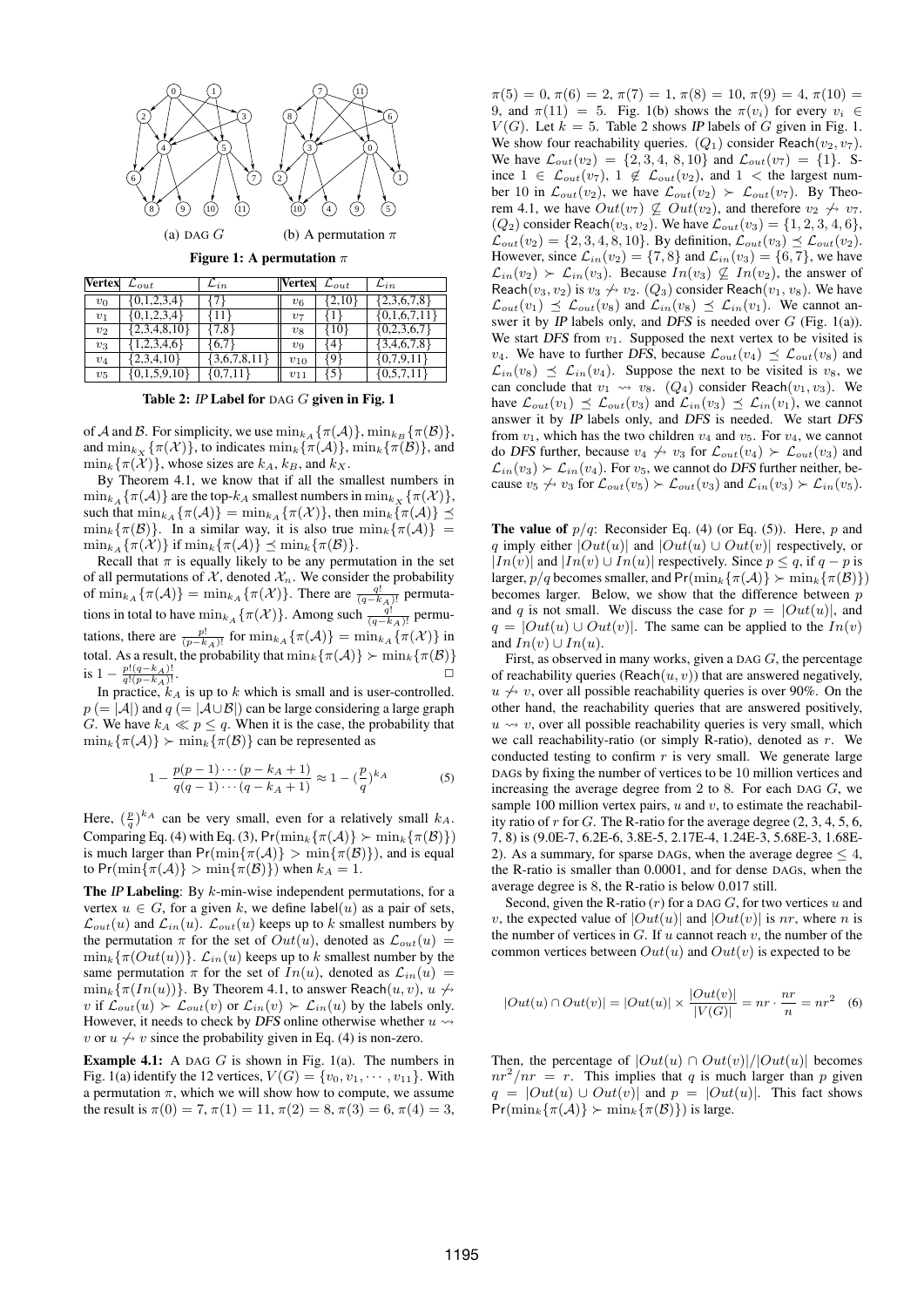The number of vertices to be visited by *DFS*: Given  $\text{Reach}(u, v)$ and assume that we cannot answer by IP labels, and DFS is needed even though  $u \nleftrightarrow v$ . Suppose we visit a vertex w by DFS. Because *u* can reach *w* by DFS, we have  $|Out(w)| < |Out(u)|$ and  $|In(u)| < |In(w)|$  due to  $Out(w) \subseteq Out(u)$  and  $In(u) \subseteq$ *In*(*w*). While DFS along some path toward *v* further,  $|Out(w)|$ will become significantly smaller than  $|Out(u)|$  and  $|In(u)|$  will become significantly smaller than  $|In(w)|$ . Accordingly, the following is true.

$$
\frac{|Out(w)|}{|Out(w) \cup Out(v)|} < \frac{|Out(u)|}{|Out(u) \cup Out(v)|} \tag{7}
$$

$$
\frac{In(v)|}{|In(v) \cup In(w)|} < \frac{|In(v)|}{|In(v) \cup In(u)|} \tag{8}
$$

As a result, if *u* cannot reach *v*, during DFS, the vertex *w* we visit will become more unlikely to reach *v* by Eq. (4). Given this, the length of DFS is supposed not to large. We give a lemma below.

Lemma 4.1: *Given* Reach(*u, v*)*, assume* DFS *is needed even though*  $u \nleftrightarrow v$ *. Consider when a vertex w, as a descendant of u, is visited by* DFS *towards v. The followings are true.*

$$
Pr(\mathcal{L}_{out}(u) \succ \mathcal{L}_{out}(v)) < Pr(\mathcal{L}_{out}(w) \succ \mathcal{L}_{out}(v))
$$
  
\n
$$
Pr(\mathcal{L}_{in}(v) \succ \mathcal{L}_{in}(u)) < Pr(\mathcal{L}_{in}(v) \succ \mathcal{L}_{in}(w))
$$
\n
$$
\Box
$$

**Proof Sketch:** Since *w* is a descendant of *u*, we have  $|Out(w)| <$  $|Out(u)|$  and  $|In(u)| < |In(w)|$  because  $Out(w) \subseteq Out(u)$  and *In*(*u*)  $\subseteq$  *In*(*w*). By Eq. (7) and Eq. (8), we have  $\frac{|Out(w)|}{|Out(w)|Out(v)|}$  $\lt \frac{|Out(u)|}{|Out(u)| \cup Out(v)|}$  and  $\frac{|In(v)|}{|In(v) \cup In(w)|} \lt \frac{|In(v)|}{|In(v) \cup In(u)|}$ . By Eq. (4) (or its simplified version Eq. (5)), it shows that if  $\frac{p}{q}$  decreases,  $Pr(\min_k {\{\pi(\mathcal{A})\}} > \min_k {\{\pi(\mathcal{B})\}})$  will become larger accordingly. Therefore the probability of  $\mathcal{L}_{out}(u) \succ \mathcal{L}_{out}(v)$  becomes smaller than the probability of  $\mathcal{L}_{out}(w) \succ \mathcal{L}_{out}(v)$  and the probability of  $\mathcal{L}_{in}(v) \succ \mathcal{L}_{in}(u)$  becomes smaller than the probability of  $\mathcal{L}_{in}(v) \succ \mathcal{L}_{in}(w)$ .

Lemma 4.1 suggests that the probability becomes higher for a descendant of *u*, *w*, to answer the reachability queries negatively. It implies that it is more likely to answer the reachability query by IP labels in DFS search.

We analyze  $Pr(\mathcal{L}_{out}(u) \succ \mathcal{L}_{out}(v)) < Pr(\mathcal{L}_{out}(w) \succ \mathcal{L}_{out}(v))$ in Eq. (9), where the probability  $Pr(\cdot)$  is given as Eq. (5) for simplicity. Here, *w* is a descendant of *u*. Let  $p_u = |Out(u)|$  and *q*<sub>*u*</sub> =  $|Out(u) \cup Out(v)|$ . By Eq. (5), Pr( $\mathcal{L}_{out}(u) \succ \mathcal{L}_{out}(v)$ ) ≈  $1-(p_u/q_u)^k$ . Let  $p_w = |Out(w)|$  and  $q_w = |Out(w) \cup Out(v)|$ . By Eq. (7), we know  $p_w/q_w < p_u/q_u$ , and we denote  $p_w/q_w$ as  $\alpha \cdot p_u/q_u$  for  $\alpha < 1$ . Hence,  $Pr(\mathcal{L}_{out}(w) > \mathcal{L}_{out}(v)) \approx$  $1 − \alpha^k \cdot (p_u/q_u)^k$ , which is significantly larger than  $Pr(\mathcal{L}_{out}(u) \succ$  $\mathcal{L}_{out}(v)$ ). Furthermore, if we apply the same analysis to a vertex *ω* which is a child of *w* in a similar. That is, Let  $p<sub>ω</sub> = |Out(ω)|$ and  $q_{\omega} = |Out(\omega) \cup Out(v)|$ , and assume  $p_{\omega}/q_{\omega}$  is  $\beta \cdot p_w/q_w$  for  $\beta$  < 1. Then,  $Pr(\mathcal{L}_{out}(\omega) > \mathcal{L}_{out}(v)) \approx 1 - (\alpha \beta)^k \cdot (p_u/q_u)^k$ . The same analysis can be applied to  $\mathcal{L}_{in}$ . As discussed, while DFS search becomes deeper, it is much more likely to answer the reachability queries negatively, and therefore, it can stop in an early stage.

Reconsider  $(Q_4)$  in Example 4.1 over *G* as shown in Fig. 1(a),  $Out(v_1) = \{v_1, v_4, v_5, v_6, v_7, v_8, v_9, v_{10}, v_{11}\}, \, In(v_1) = \{v_1\}$ and  $Out(v_3) = \{v_3, v_4, v_6, v_7, v_8, v_9\}, In(v_3) = \{v_0, v_3\}.$  Therefore,  $Pr(\mathcal{L}_{out}(v_1) \succ \mathcal{L}_{out}(v_3)) = \frac{1}{2}$ ,  $Pr(\mathcal{L}_{in}(v_3) \succ \mathcal{L}_{in}(v_1)) =$  $\frac{2}{3}$ . The vertex  $v_1$  has two children,  $v_4$  and  $v_5$ . Suppose it conducts DFS to either of them.  $Pr(\mathcal{L}_{out}(v_4) > \mathcal{L}_{out}(v_3)) = \frac{14}{15}$  $Pr(\mathcal{L}_{in}(v_3) \succ \mathcal{L}_{in}(v_4)) = \frac{9}{10}$  and  $Pr(\mathcal{L}_{out}(v_5) \succ \mathcal{L}_{out}(v_3)) =$  $\frac{125}{126}$ , Pr( $\mathcal{L}_{in}(v_3) \succ \mathcal{L}_{in}(v_5)$ ) =  $\frac{5}{6}$ . The probability becomes larger while DFS search.

#### Algorithm 1 VS (*G*)

1: for each vertex  $v_i \in V(G)$  do<br>2:  $\pi(i) \leftarrow i$ :

 $\pi(i) \leftarrow i$ ;

3: for *i* from  $n - 1$  downto 1 do<br>4:  $i \leftarrow$  Random(*i*):

4: *j* ← Random(*i*);<br>5: swan π(*i*) and π(*i* swap  $\pi(i)$  and  $\pi(j)$ ;

#### Algorithm 2 IP-Construct (*G*, *k*)

1: Compute the topological order for all vertices in  $G$ ;<br>2:  $\forall S(G)$ :

2: VS (*G*);

3: for each vertex  $u \in V(G)$  do<br>4:  $\mathcal{L}_{out}(u) \leftarrow {\{\pi(u)\}}$ :

4:  $\mathcal{L}_{out}(u) \leftarrow {\pi(u)};$ <br>5:  $\mathcal{L}_{in}(u) \leftarrow {\pi(u)};$  $\mathcal{L}_{in}(u) \leftarrow {\pi(u)};$ 

6: **for each vertex** *u* in the topological order **do**<br>7. **for each vertex**  $w \in N_x(u)$  **do** 

- 7: **for each vertex**  $w \in N_I(u)$  **do**<br>8: maintain the top-k smallest nu maintain the top-*k* smallest numbers in  $\mathcal{L}_{in}(u)$  among  $\mathcal{L}_{in}(u) \cup$  $\mathcal{L}_{in}(w)$ ;
- 9: for each vertex *u* in the reverse topological order **do** 10: for each vertex  $w \in N_O(u)$  **do**
- 10: **for each vertex**  $w \in N_O(u)$  **do**<br>11: maintain the top-k smalles
- maintain the top- $k$  smallest numbers in  $\mathcal{L}_{out}(u)$  among  $\mathcal{L}_{out}(u) \cup \mathcal{L}_{out}(w);$

#### 5. COMPUTING IP LABELS

We discuss computing IP. First, we discuss the algorithm to compute a permutation  $(\pi)$ , which assigns every  $u \in V(G)$  a unique permutation number  $\pi(u)$  in  $O(n)$ . Then, we give an algorithm to compute *IP* based on the permutation in  $O(k(m + n))$ .

#### 5.1 Computing Permutation

To compute a permutation, we adopt the Knuth shuffle algorithm [22], denoted as KS, which is also known as the Fisher-Yates shuffle algorithm [15]. The KS algorithm is unbiased, and has the equal chance to generate every possible permutation, which meets the requirement for min-wise independent permutation technique. It is important to us that the complexity of the algorithm is  $O(n)$ . We show our VS algorithm in Algorithm 1, which is based on the KS algorithm. The VS algorithm first assigns an initial permutation number in  $[0, n - 1]$  to every vertex  $v_i$  in  $G$ , where  $n = |V(G)|$ (line 1-2). Then, in a for loop (line 3-5), from  $i = n-1$  to 1, it generates a random number  $j$  uniformly in the range of  $[0, i]$  (line 4), and swaps  $\pi(i)$  and  $\pi(j)$  between *i* and *j* (line 5). The time complexity of the VS algorithm is  $O(n)$ . We can see that the probability of  $\pi(i) = x$ , for any  $i, x \in [0, n-1]$ , is equal to the probability that  $x$  has not been randomly chosen for exchange in the first  $n-i-1$  iterations multiplies the probability that *x* is chosen for exchange in the (*n*-*i*)-th iteration. That is,

$$
\Pr(\pi(i) = x) = \frac{n-1}{n} \times \frac{n-2}{n-1} \times \cdots \frac{i+1}{i+2} \times \frac{1}{i+1} = \frac{1}{n}
$$

Therefore, for any  $i \in [0, n-1]$ ,  $\pi(i)$  has the equal chance to be any value in  $[0, n-1]$ . The VS algorithm (Algorithm 1) is equally likely to generate any possible independent permutation.

#### 5.2 IP Computing

We discuss how to compute *IP*. Consider a vertex *u*, its  $\mathcal{L}_{out}(u)$ can be computed by all  $\mathcal{L}_{out}(w)$  in its out-neighbors ( $\in N_O(u)$ ). This is because  $Out(u) = \bigcup_{w \in N_O(u)} Out(w)$ . Therefore,  $\mathcal{L}_{out}(u)$ must be the subset of  $\bigcup_{w \in N_O(u)} \mathcal{L}_{out}(w)$ . In other words,  $\mathcal{L}_{out}(u)$ consists of the top-*k* smallest numbers of  $\bigcup_{w \in N_O(u)} \mathcal{L}_{out}(w)$ . In a similar way, its  $\mathcal{L}_{in}(u)$  can be computed by all  $\mathcal{L}_{in}(w)$  in its inneighbors ( $\in N_I(u)$ ). This is because  $In(u) = \bigcup_{w \in N_I(u)} In(w)$ . Therefore,  $\mathcal{L}_{in}(u)$  must be the subset of  $\bigcup_{w \in N_I(u)} \mathcal{L}_{in}(w)$ . In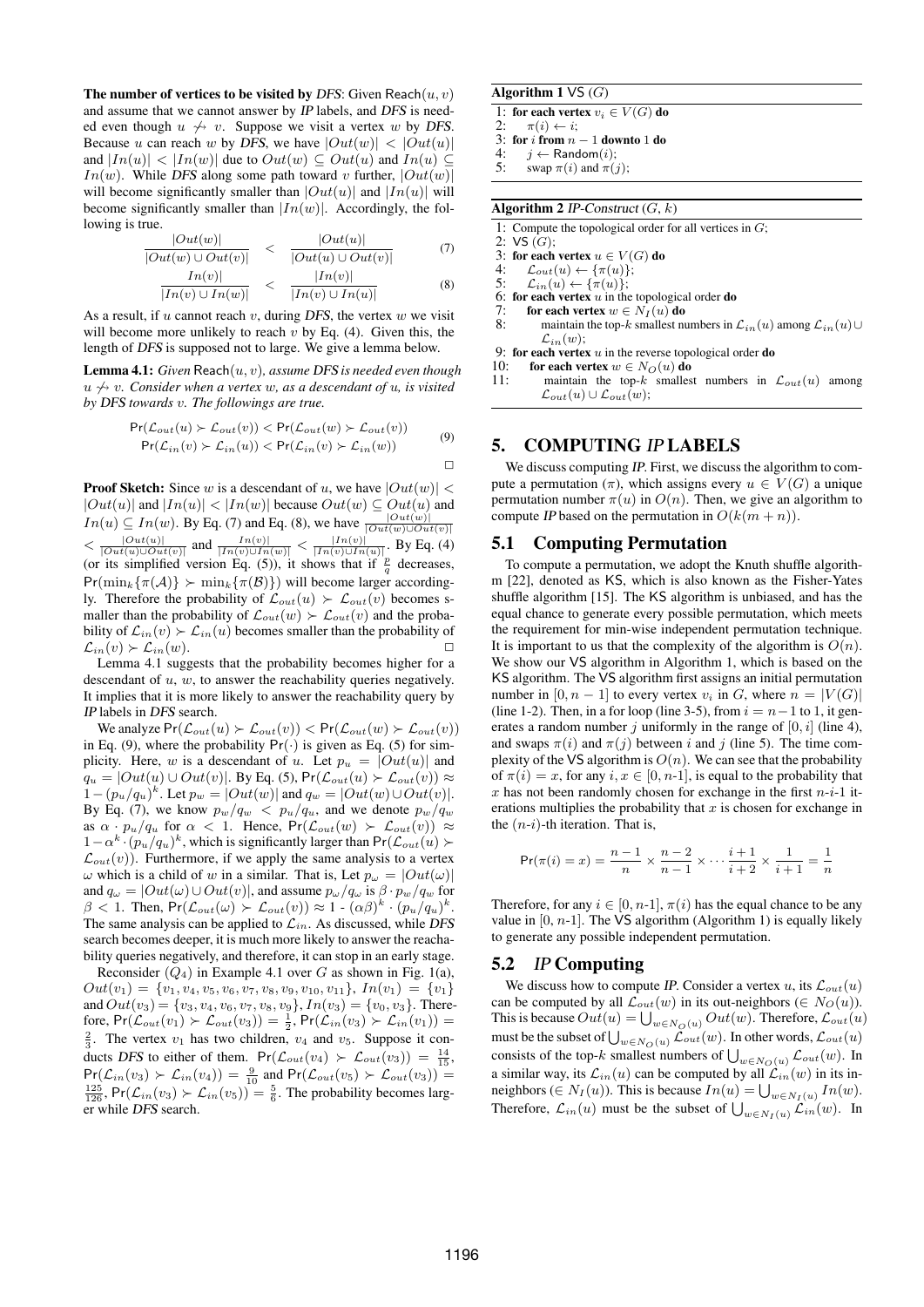other words,  $\mathcal{L}_{in}(u)$  consists of the top- $k$  smallest numbers from  $\bigcup_{w \in N_I(u)} \mathcal{L}_{in}(w)$ . Based on this idea, we design an algorithm called *IP*-Construct to compute *IP* labels for vertices in *G*.

The IP-Construct is shown in Algorithm 2. First, we compute the topological order for all vertices in *G* (line 1), and compute the permutation  $(\pi)$  by calling the VS algorithm (line 2). First, for every vertex  $u \in V(G)$ , it assigns  $\pi(u)$  in  $\mathcal{L}_{out}(u)$  and  $\mathcal{L}_{in}(u)$  (line 3-5). Below, we maintain  $\mathcal{L}_{out}(u)$  and  $\mathcal{L}_{in}(u)$  in ascending order. It is worth mentioning that the size of  $\mathcal{L}_{out}(u)$  and the size of  $\mathcal{L}_{in}(u)$ is up to *k*. Second, we visit vertices following the topological order (line 6-8), and compute  $\mathcal{L}_{in}(u)$  from its in-neighbors (line 7-8). To update  $\mathcal{L}_{in}(u)$  by one additional in-neighbor *w*, it selects the top-*k* smallest numbers from two lists,  $\mathcal{L}_{in}(u)$  and  $\mathcal{L}_{in}(w)$ , which are both sorted in ascending order. Finally, we visit vertices following the reverse topological order (line 9-11), and compute  $\mathcal{L}_{out}(u)$ from its out-neighbors (line 10-11) in a similar way.

Construction time and Index size: To compute IP by Algorithm 2, it takes  $O(m + n)$  to compute the topological order (line 1), and  $O(n)$  to compute the permutation (Algorithm 1) (line 2). The initialization of  $\mathcal{L}_{out}(u)$  and  $\mathcal{L}_{in}(u)$  for every  $u \in G$  (line 3-5) is *O*(*n*). Then, it takes  $O(k(n + m))$  time to compute  $\mathcal{L}_{in}(u)$  for every  $u \in G$  (line 6-8). This is because it takes  $O(k)$  to update a vertex *u*'s  $\mathcal{L}_{in}(u)$  using  $\mathcal{L}_{in}(w)$  for an in-neighbor *w* of *u* (line 8) by merging the two sorted lists of size up to *k*, and such update is to be done for every of *m* edges when accessing all *n* vertices in *G*. In a similar way, it takes  $O(k(n + m))$  time to compute  $\mathcal{L}_{out}(u)$  for every  $u \in G$  in line 11. Overall, the time complexity is  $O(k(n+m))$ . Our algorithm is more efficient than GRAIL even though both are  $O(k(n + m))$ . In our algorithm, we only need to scan *G* twice. In GRAIL, it needs to scan *G k* times to generate *k* spanning trees. The IP index size is at most 2*kn*, because  $|\mathcal{L}_{out}(u)| \leq k$  and  $|\mathcal{L}_{in}(u)| \leq k$  for every  $u \in G$ . Comparing with GRAIL, our index size is up to 2*kn*, whereas the index size for GRAIL is 2*kn*.

#### 6. TWO ADDITIONAL LABELS

In this section, we discuss two additional labels together to be used with IP labels. The two additional labels are used to reduce the DFS search cost.

#### 6.1 A Level Label

In order to early stop in DFS for answering Reach $(u, v)$ , we introduce a level label for every vertex  $u$ , denoted as  $\mathcal{L}_{level}(u)$ . The  $\mathcal{L}_{level}(u)$  consists of two parts,  $\mathcal{L}_{up}(u)$  and  $\mathcal{L}_{down}(u)$ , and are defined in Eq. (10) and Eq. (11).

$$
\mathcal{L}_{up}(u) = \begin{cases} 0 & \text{if } |N_O(u)| = 0\\ 1 + \max_{v \in N_O(u)} \{\mathcal{L}_{up}(v)\} & \text{otherwise} \end{cases}
$$
(10)

$$
\mathcal{L}_{down}(u) = \begin{cases} 0 & \text{if } |N_I(u)| = 0\\ 1 + \max_{v \in N_I(u)} \{ \mathcal{L}_{down}(v) \} & \text{otherwise} \end{cases}
$$
(11)

Since we have already computed the topological order, it takes  $O(n + m)$  to compute the level labels for vertices in *G*. Based on Eq. (10) and Eq. (11), we have the following theorem about the level labels, which helps to prune unnecessary search paths in DFS effectively.

Theorem 6.3: *Given two vertices u and v in G. If u can reach v, for*  $u \neq v$ *, then both*  $\mathcal{L}_{up}(u) > \mathcal{L}_{up}(v)$  *and*  $\mathcal{L}_{down}(u) <$  $\mathcal{L}_{down}(v)$  *must be true.* 

**Proof Sketch:** Based on Eq. (10),  $\mathcal{L}_{up}(u)$  must be larger than  $\mathcal{L}_{up}(w)$  for  $w \in N_O(u)$ , and be larger than any descendant of



*u*. If *u* can reach *v*, then  $N_O(u) \neq \emptyset$  and *v* is a descendant of *u*. This leads to the conclusion that  $\mathcal{L}_{up}(u) > \mathcal{L}_{up}(v)$ . Also, based on Eq. (11),  $\mathcal{L}_{down}(v)$  must be larger than  $\mathcal{L}_{down}(\omega)$  for  $\omega \in N_I(u)$ , and be larger than any ascendant of *v*. If *u* can reach *v*, then  $N_I(v) \neq \emptyset$  and *u* is an ascendant of *v*. This leads to the conclusion that  $\mathcal{L}_{down}(u) < \mathcal{L}_{down}(v)$ .

Example 6.2: Consider graph *G* in Fig. 1(a), the level labels of *G* are shown in Fig. 2. Consider Reach $(v_1, v_0)$  and Reach $(v_1, v_2)$ . As shown in Fig. 2(a),  $v_1$  cannot reach  $v_0$  nor  $v_2$ , because  $\mathcal{L}_{up}(v_0)$  = 4 and  $\mathcal{L}_{up}(v_2) = 3$  are not smaller than  $\mathcal{L}_{up}(v_1) = 3$ . Consider Reach(*v*3*, v*5). From Fig. 2(a), it seems *v*<sup>3</sup> can reach *v*5, because  $\mathcal{L}_{up}(v_3) > \mathcal{L}_{up}(v_5)$ . However, From Fig. 2(b), we have  $\mathcal{L}_{down}(v_5) = \mathcal{L}_{down}(v_3)$ . Therefore, *v*<sub>3</sub> cannot reach *v*<sub>5</sub>.

The level labels are effective as we will show in our experimental study, but are not new. GRAIL [30] uses a similar technique like  $\mathcal{L}_{up}(u)$ , and TF-Label [10] uses  $\mathcal{L}_{down}(u)$ . The difference between the TF-Label and ours, in terms of  $\mathcal{L}_{down}(u)$  is as follows. We use  $\mathcal{L}_{down}(u)$  to early stop in DFS at run-time, whereas TF-Label uses to construct 2-Hop labels.

#### 6.2 A Huge-Vertex Label

A key factor that affects the performance of DFS at run-time is how to deal with those vertices that have large out-degree. We call such a vertex as a huge-vertex denoted as HV. With the existence of such huge-vertices, in particular, in power-law graphs [14], when it performs DFS starting from a huge-vertex at run-time, the time consumption will become large, because its out-degree is high, and the size of its out-neighbors is large. There are too many possible paths to search in DFS. Take Reach $(v_0, v_{11})$  as an example, and consider DFS search of *G* in Fig. 1(a). *v*<sup>0</sup> itself is a relative huge vertex in comparison with other vertices in this small graph *G*, so as two of its children  $v_4$  and  $v_5$ . If the DFS search order is  $(v_0, v_2,$  $v_6, v_8, v_4, v_9, v_3, v_7, v_5, v_{10}, v_{11}$ , then it will search nearly the entire *G* before finally answering this reachability query. There are certain huge-vertices in many real graphs that we need to deal with to reduce the run-time cost.

We propose a new simple but effective label, called HV-Label, and denoted as  $\mathcal{L}_{hv}(v)$  for every vertex  $v \in G$ . Here,  $\mathcal{L}_{hv}(v)$ contains up to top-*h* largest HV vertices, *{u}*, if *u* can reach *v* and the out-degree of *u* is larger than  $\mu$  where  $n = |V(G)|$  and  $\mu$  is a user-given threshold, such that  $\mathcal{L}_{hv}(v) = \{u \mid u \leadsto v \land d_O(u) >$  $\mu$ *}* for  $|\mathcal{L}_{hv}(u)| \leq h$ .

Answering with HV-Label: With HV-Label, we can decide  $w \rightarrow$ *v*, if  $w \in \mathcal{L}_{hv}(v)$ . In other words, suppose that we DFS search to a huge-vertex *w* for answering Reach $(u, v)$ . If  $w \in \mathcal{L}_{hv}(v)$ , then we can answer  $u \leadsto v$  immediately without any needs of DFS. If *w* is not a huge-vertex of *v* (*w*  $\notin$   $\mathcal{L}_{hv}(v)$ ) and  $|\mathcal{L}_{hv}(v)| < h$ , *w*  $\not\leftrightarrow$  *v*. In addition, if *w* is a huge-vertex but *w* ∉  $\mathcal{L}_{hv}(v)$  and  $d_0(w)$  is larger than some out-degree of the vertices in  $\mathcal{L}_{hv}(v)$ , we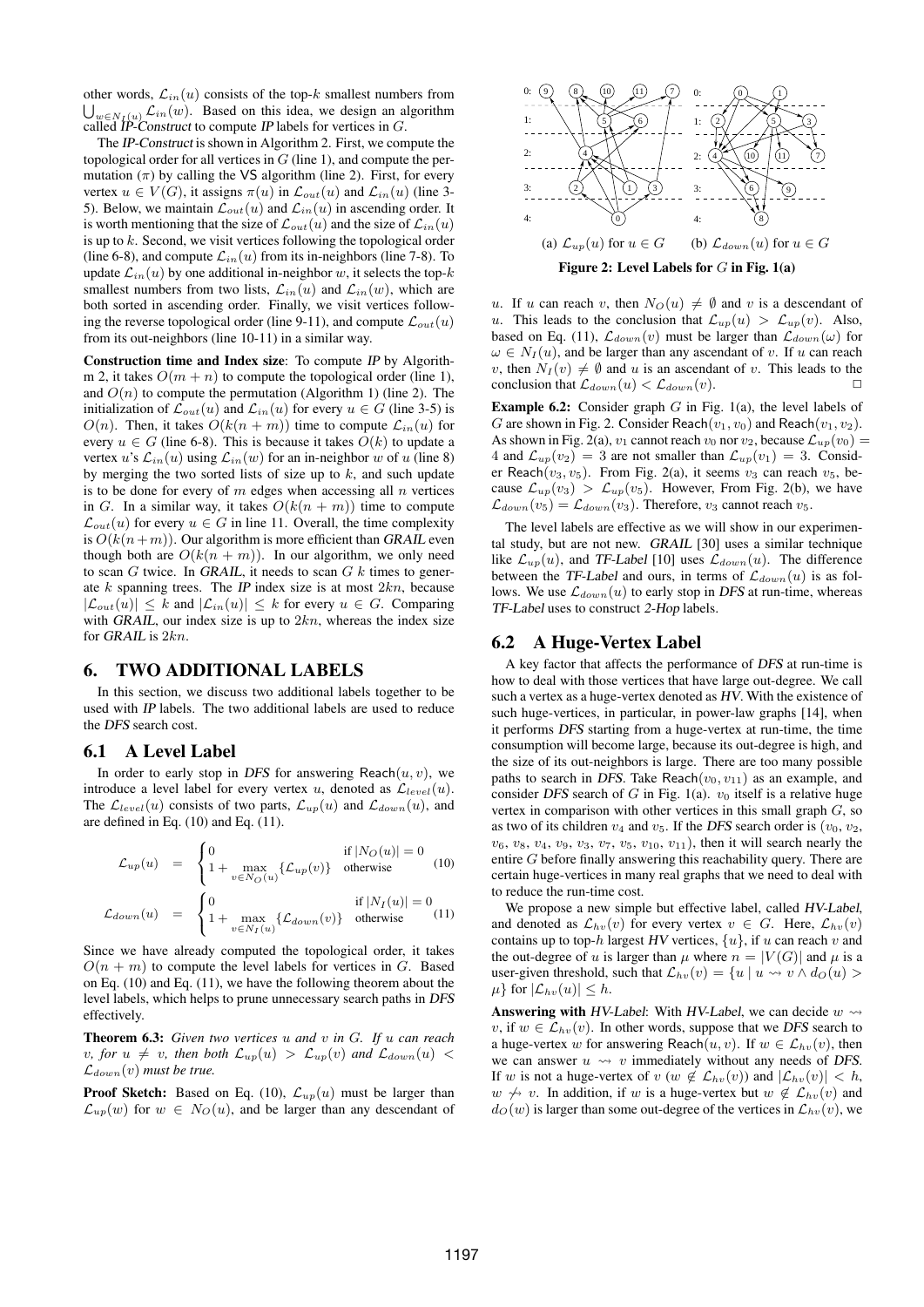| <b>Vertex</b> | $\mathcal{L}_{hv}(v_i)$ | <b>Vertex</b> | $\mathcal{L}_{hv}(v_i)$ |
|---------------|-------------------------|---------------|-------------------------|
| $v_0$         |                         | $v_6$         |                         |
| $v_1$         |                         | $v_7$         | 0.5                     |
| $v_2$         |                         | $v_8$         |                         |
| $v_3$         |                         | $v_9$         |                         |
| $v_4$         |                         | $v_{10}$      |                         |
| $v_5$         |                         | $v_{11}$      |                         |

Table 3: Huge-Vertices for *G* shown in Fig. 1(a)

Algorithm 3 HV-Construct  $(G, h, \mu)$ 

1: Compute topological order for all vertices in *G*; 2: for each vertex  $u \in V(G)$  do<br>3: if  $d_{\alpha}(u) > u$  then 3: if  $d_o(u) > \mu$  then<br>4:  $\mathcal{L}_{bv}(u) \leftarrow \{u\}$ 4:  $\mathcal{L}_{hv}(u) \leftarrow \{u\};$ <br>5: **else** 5: else<br>6:  $\angle$  $\mathcal{L}_{hv}(u) \leftarrow \emptyset;$ 7: **for each vertex** *u* in the topological order **do** 8: **for each vertex** *w* in  $N<sub>I</sub>(u)$  **do** 8: **for each vertex** *w* in  $N_I(u)$  **do**<br>9: maintain  $\mathcal{L}_{bw}(u)$  by taking **i** maintain  $\mathcal{L}_{hv}(u)$  by taking up to *h* vertices that have the largest out-degree from  $\mathcal{L}_{hv}(u) \cup \mathcal{L}_{hv}(w)$ ;

can answer  $w \nleftrightarrow v$  by definition.

**Example 6.3:** Consider *G* shown in Fig. 1(a), where  $n = 12$ . Let  $\mu = 2$  and  $h = 2$ . A vertex is a huge-vertex if its out-degree is larger than 2. For *G* shown in Fig. 1(a), the huge-vertices are  $v_0$ ,  $v_4$  and  $v_5$ . The *HV-Labels* computed for *G* are shown in Table 3. Consider a reachability query Reach $(v_0, v_{11})$ . Here,  $v_0$  is a huge-vertex and  $0 \in \mathcal{L}_{hv}(v_{11})$ , we know  $v_0 \leadsto v_{11}$ . Consider another reachability query Reach $(v_0, v_1)$ . We can answer  $v_0 \nleftrightarrow v_1$ , because  $v_0$  is a huge-vertex and  $\mathcal{L}_{hv}(v_1)$  is empty. Also, we can answer Reach( $v_5$ ,  $v_6$ ) as  $v_5 \nleftrightarrow v_6$  using HV-Labels. Here,  $v_5$  is a huge-vertex and  $\mathcal{L}_{hv}(v_6) = \{0, 4\}$ . By *HV-Label*, we know that  $5 \notin \mathcal{L}_{hv}(v_6)$  but the out-degree of  $v_5$  is larger than the out-degree of  $v_4$ , and therefore, the conclusion of  $v_5 \nleftrightarrow v_6$  can be made.

The algorithm to compute HV-Labels for a graph *G* is given Algorithm 3, called HV-Construct. The idea to construct HV-Labels is very similar to the IP-Construct algorithm. The time complexity for Algorithm 3 is  $O(h(n + m))$  and the space is  $O(hn)$ .

We discuss the two user-given thresholds  $h$  and  $\mu$  below. Here, *h* determines the size of *HV-Label*,  $\mathcal{L}_{hv}(u)$ , for every vertex in *G*, and  $\mu$  determines what vertices are huge-vertices to be selected. Since *h* is for a few of huge-vertices, it does not need to be large. Decreasing  $\mu$  will make more vertices to be huge-vertices. Doing so will include really huge-vertices in HV-Label. However, it is not necessary to use a small  $\mu$ . We suggest to use  $\mu = 100$  after many testings. In other words, a vertex is a huge-vertices if its out-degree  $is > 100.$ 

#### 7. ANSWER Reach(*u, v*)

We have discuss three labels, IP labels, Level labels, and HV-*Label.* For every vertex  $u \in G$ , the labels are  $\mathcal{L}_{out}(u)$ ,  $\mathcal{L}_{in}(u)$ ,  $\mathcal{L}_{up}(u)$ ,  $\mathcal{L}_{down}(u)$ , and  $\mathcal{L}_{hv}(u)$ . Here, both  $\mathcal{L}_{out}(u)$  and  $\mathcal{L}_{in}(u)$ are up to *k* numbers,  $\mathcal{L}_{up}(u)$  and  $\mathcal{L}_{down}(u)$  are fixed to 2 numbers, and  $\mathcal{L}_{hv}(u)$  is up to *h* numbers. In total, the max size of labels are  $2k + h + 2$  for a vertex.

We process a reachability query  $Reach(u, v)$  in a way as given in the IP+ algorithm (Algorithm 4). First, it checks the trivial case whether  $u = v$ , and answers  $u \leadsto v$  if  $u = v$  (line 1). Second, it checks *IP* labels, and answers  $u \nleftrightarrow v$  if either  $\mathcal{L}_{out}(u) \succ \mathcal{L}_{out}(v)$ is true or  $\mathcal{L}_{in}(v) \succ \mathcal{L}_{in}(u)$  is true (line 2). Third, it checks Level labels, and answers  $u \nleftrightarrow v$  if either  $\mathcal{L}_{up}(u) \leq \mathcal{L}_{up}(v)$  is true or

# Algorithm  $4$  IP+  $(G, (u, v))$

1: if  $u = v$  then return  $u \rightsquigarrow v$ ;

2: if  $\mathcal{L}_{out}(u) \succ \mathcal{L}_{out}(v) \vee \mathcal{L}_{in}(v) \succ \mathcal{L}_{in}(u)$  then return  $u \nleftrightarrow v$ ;

3: if  $\mathcal{L}_{up}(u) \leq \mathcal{L}_{up}(v) \vee \mathcal{L}_{down}(u) \geq \mathcal{L}_{down}(v)$  then return  $u \nleftrightarrow v$ ;

4: if  $d_O(u) > \mu$  then<br>5: if  $u \in L_{b_0}(v)$  then

5: if  $u \in \mathcal{L}_{hv}(v)$  then return  $u \rightsquigarrow v$ ;<br>6: if  $|\mathcal{L}_{hv}(v)| < h$  then return  $u \nleftrightarrow v$ 

6: if  $|\mathcal{L}_{hv}(v)| < h$  then return  $u \nleftrightarrow v$ ;<br>7: if  $d_O(u) > d_O(w)$  for some  $w \in \mathcal{L}_h$ 

if  $d_O(u) > d_o(w)$  for some  $w \in \mathcal{L}_{hv}(v)$  then return  $u \nleftrightarrow v$ ;

8: for each  $w \in N_O(u)$  do<br>9: **if** *w* has not been visite

9: if *w* has not been visited then<br>10: if  $IP+ (G, (w, v))$  is  $w \rightarrow$ if IP+  $(G, (w, v))$  is  $w \rightsquigarrow v$  then return  $u \rightsquigarrow v$ ;

11: return  $u \nleftrightarrow v$ ;

| <b>Dataset</b> | (G)          | E(G)       | $d_{avg}$ | <b>R</b> -ratio $(r)$ |
|----------------|--------------|------------|-----------|-----------------------|
| citeseer       | 693,947      | 312,282    | 0.450     | 3.20E-6               |
| email          | 231,000      | 223,004    | 0.965     | 5.06E-2               |
| $\Box$         | 971.232      | 1.024.140  | 1.054     | $2.13E-1$             |
| mapped-100K    | 2,658,702    | 2.660.628  | 1.000     | 1.56E-6               |
| mapped-1M      | 9,387,448    | 9.440.404  | 1.005     | 7.00E-7               |
| uniprotenc22m  | 1,595,444    | 1,595,442  | 0.999     | 1.45E-6               |
| uniprotenc100m | 16,087,295   | 16.087.293 | 0.999     | 1.60E-7               |
| uniprotenc150m | 25,037,600   | 25,037,598 | 0.999     | 1.30E-7               |
| web            | 371,764      | 517,805    | 1.392     | 1.48E-1               |
| wiki           | 2,281,879    | 2.311.570  | 1.013     | 8.14E-3               |
| yago           | 16,375,503   | 25.908.132 | 1.582     | 1.00E-6               |
| twitter        | 18, 121, 168 | 18.359.487 | 1.013     | 7.39E-2               |
| web-uk         | 22,753,644   | 38,184,039 | 1.678     | 1.50E-1               |
| citeseerx      | 6,540,399    | 15.011.259 | 2.295     | $4.07E - 4$           |
| patent         | 3,774,768    | 16.518.947 | 4.376     | 2.36E-3               |
| go-uniprot     | 6,967,956    | 34,770,235 | 4.990     | 3.64E-6               |
| govwild        | 8,022,880    | 23.652.610 | 2.948     | 7.20E-5               |
| dbpedia        | 3,365,623    | 7.989.191  | 2.374     | 2.47E-2               |
| HostLink       | 12,754,590   | 26,669,293 | 2.091     | 4.48E-2               |

Table 4: Large Real Graphs

 $\mathcal{L}_{down}(u) \geq \mathcal{L}_{down}(v)$  is true (line 3). Forth, it uses *HV-Label* to answer in line (4-7) when *u* is a huge-vertex  $(d_O(u) > \mu)$ . There are three cases. (a) It answers  $u \rightsquigarrow v$  if the huge-vertex  $u$  is maintained in  $\mathcal{L}_{hv}(v)$  (line 5). (b) It answers  $u \nleftrightarrow v$  if  $|\mathcal{L}_{hv}(v)| < h$ (line 6), where the condition  $u \notin \mathcal{L}_{hv}(v)$  is true due to line 5. (c) It answers  $u \nleftrightarrow v$  if the out-degree of  $u$  is larger than the out-degree of some vertex in  $\mathcal{L}_{hv}(v)$  (line 7). Fifth, if none of the above is true, it will conducts DFS to search the vertices that have not been visited before (line 8-10). Finally, it will answer  $u \nleftrightarrow v$  if it is impossible to answer positively.

Query Time: We discuss the time complexity of Algorithm 4 for answering Reach $(u, v)$ . The time complexity is  $O(k)$ , because both labels used are sorted, when IP labels over *u* and *v* can be directly used to answer the reachability query without the needs of DFS. Next, we consider the cases when DFS is needed. First, suppose the answer of Reach $(u, v)$  is  $u \rightsquigarrow v$ . Then, the time complexity is related to the vertices that can be possibly on some paths from *u* to *v*. The number of such vertices is  $|Out(u) \cap In(v)|$ , which is  $nr^2$ , in a similar way as obtained in Eq. (6), where *n* is the number of vertices and  $r$  is the R-ratio of the graph  $G$ . Since it consumes  $O(k)$  in every vertex visited, the time complexity is  $O(knr^2)$ . It does not take the *HV-Label* into consideration, which can be effectively used to reduce the query time. Second, suppose the answer of Reach $(u, v)$  is  $u \nleftrightarrow v$ . As discussed above, the IP labels can be effectively used to terminate DFS with the assistance of Level labels and HV-Label during DFS. The DFS search will be terminated after a small number of vertices to be visited, which we consider as a constant (refer to Eq. (9) in Lemma 4.1). Such a number is much smaller than *n* and it is not related to *m*. It is much less than but can be bounded by  $O(knr^2)$ .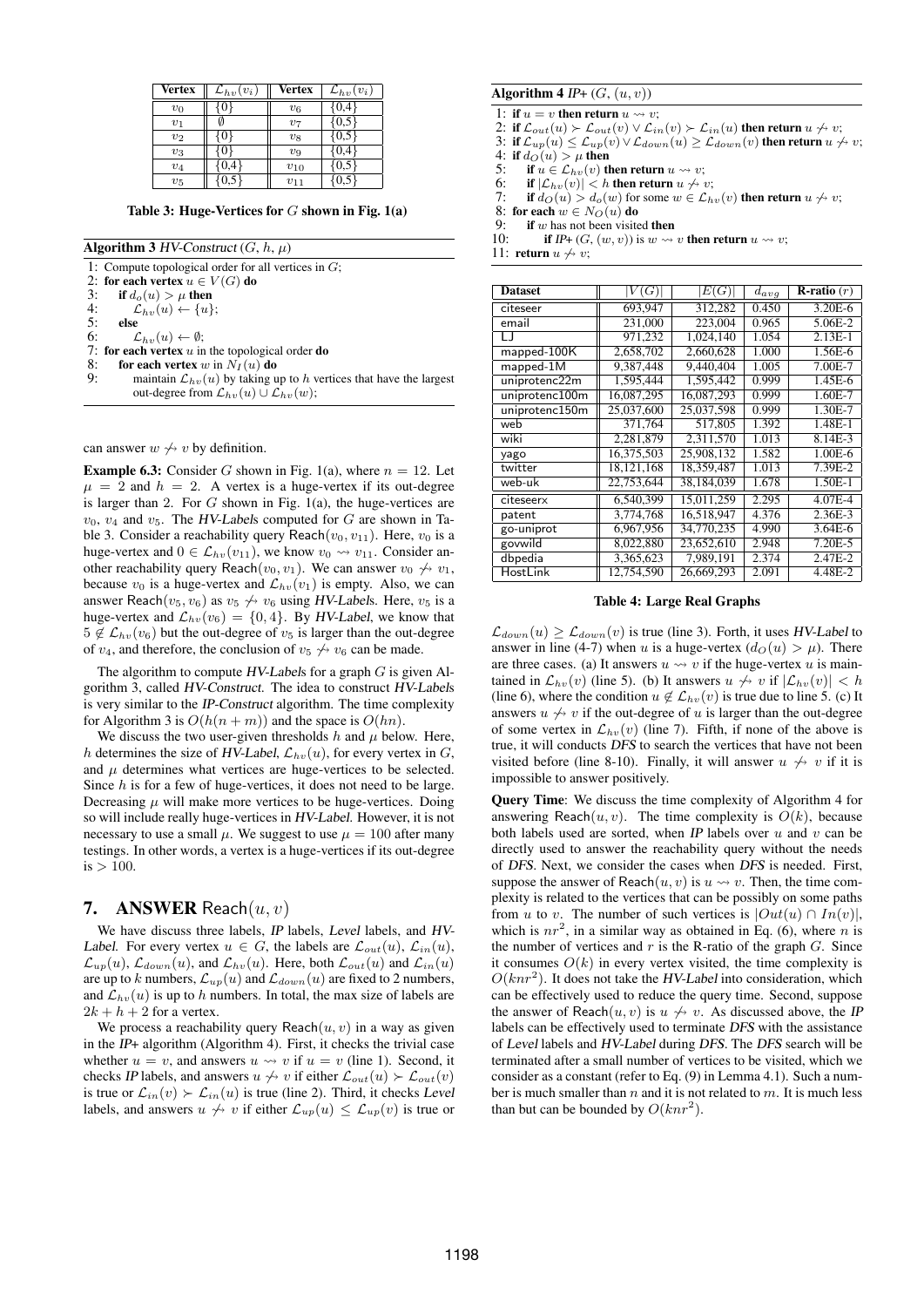| <b>Dataset</b> | GRAIL  | $GRAIL^*$ | <b>ScaGRAIL</b> | PWAH8    | TF-Label | $H\!L$   | DL      | Ferrari-G | $IP+$ |
|----------------|--------|-----------|-----------------|----------|----------|----------|---------|-----------|-------|
| citeseer       | 0.959  | 0.635     | 2.611           | 0.530    | 0.780    | 1.108    | 0.589   | 0.537     | 0.37  |
| email          | 0.303  | 0.166     | 1.067           | 0.225    | 0.113    | 0.289    | 0.147   | 0.194     | 0.09  |
| LJ             | 1.299  | 0.695     | 5.367           | 1.052    | 0.628    | 1.319    | 0.667   | 0.887     | 0.54  |
| $mapped-100K$  | 3.106  | 2.032     | 9.231           | 0.527    | 2.307    | 4.422    | 2.272   | 2.748     | 1.64  |
| $mapped-1M$    | 12.334 | 7.299     | 35.229          | 2.830    | 13.049   | 17.347   | 7.736   | 9.986     | 6.12  |
| uniprotenc22m  | 2.451  | 1.206     | 6.790           | 1.485    | 2.223    | 2.220    | 1.038   | 0.919     | 0.84  |
| uniprotenc100m | 33.214 | 13.658    | 90.518          | 17.543   | 39.848   | 26.297   | 12.889  | 14.022    | 12.46 |
| uniprotenc150m | 58.242 | 23.820    | 145.576         | 29.169   | 58.529   | 44.712   | 22.280  | 24.292    | 18.96 |
| web            | 0.495  | 0.340     | 1.900           | 0.740    | 0.454    | 0.717    | 0.370   | 0.449     | 0.25  |
| wiki           | 2.886  | 1.329     | 7.335           | 0.459    | 1.011    | 2.878    | 1.375   | 1.927     | 1.22  |
| yago           | 27.489 | 21.353    | 85.837          | 12.723   | 16.905   | 40.886   | 21.121  | 35.977    | 13.35 |
| twitter        | 32.323 | 13.162    |                 | 11.864   | 15.291   | 27.645   | 13.719  | 19.972    | 12.44 |
| web-uk         | 44.031 | 17.854    |                 | 248.814  |          | 1081.390 | 24.240  | 26.927    | 17.46 |
| citeseerx      | 23.170 | 23.730    | 61.188          | 19.976   | 91.877   | 131.962  | 12.045  | 19.792    | 7.54  |
| patent         | 21.404 | 23.498    | 82.217          | 1098.786 | 238.422  |          | 135.628 | 41.729    | 9.00  |
| go-uniprot     | 44.557 | 39.342    | 70.277          | 38.668   | 64.501   | 27.591   | 18.277  | 40.365    | 9.68  |
| govwild        | 29.237 | 28.300    | 62.963          | 30.520   | 139.247  | 32.230   | 18.584  | 19.924    | 8.45  |
| dbpedia        | 17.503 | 16.099    | 45.570          | 7.771    | 12.152   | 10.926   | 4.741   | 6.236     | 3.75  |
| HostLink       | 58.279 | 63.388    | 158.537         | 42.759   | 303.723  | 33.533   | 16.815  | 24.760    | 11.89 |

Table 5: Index Construction Time on Large Real Graphs (in second)

| <b>Dataset</b> | GRAIL   | $GRAIL^*$ | <b>ScaGRAIL</b> | PWAH8    | TF-Label | HL       | DL      | Ferrari-G | $IP+$   |
|----------------|---------|-----------|-----------------|----------|----------|----------|---------|-----------|---------|
| citeseer       | 10.588  | 18.530    | 11.941          | 6.565    | 1.789    | 7.713    | 7.145   | 13.607    | 9.440   |
| email          | 3.525   | 6.168     | 4.365           | 2.342    | 0.851    | 2.693    | 2.586   | 5.792     | 3.664   |
| LJ             | 14.820  | 25.935    | 18.785          | 9.644    | 3.956    | 11.677   | 11.227  | 18.096    | 19.112  |
| mapped-100K    | 40.569  | 70.995    | 51.112          | 10.715   | 17.185   | 39.276   | 34.424  | 30.766    | 53.899  |
| $mapped-1M$    | 143.241 | 250.672   | 180.650         | 38.078   | 73.933   | 137.352  | 116.089 | 109.546   | 171.253 |
| uniprotenc22m  | 24.345  | 42.603    | 30.675          | 18.635   | 6.294    | 18.620   | 18.467  | 45.646    | 24.494  |
| uniprotenc100m | 245.473 | 429.577   | 310.668         | 208.622  | 76.721   | 204.739  | 197.182 | 460.261   | 251.150 |
| uniprotenc150m | 382.043 | 668.576   | 486.188         | 349.251  | 131.920  | 336.998  | 318.504 | 716.331   | 394.966 |
| web            | 5.672   | 9.927     | 7.615           | 4.330    | 2.560    | 5.894    | 4.848   | 8.269     | 6.952   |
| wiki           | 34.818  | 60.933    | 43.940          | 8.987    | 8.858    | 26.325   | 26.203  | 26.622    | 51.992  |
| yago           | 249.870 | 437.273   | 315.017         | 134.646  | 98.831   | 290.393  | 223.766 | 312.701   | 250.567 |
| twitter        | 276.507 | 483.887   |                 | 95.566   | 70.111   | 211.143  | 202.480 | 237.106   | 384.894 |
| web-uk         | 347.193 | 607.587   |                 | 260.100  |          | 4520.436 | 697.646 | 458.302   | 442.890 |
| citeseerx      | 249.497 | 399.194   | 303.017         | 148.781  | 1523.491 | 1531.189 | 117.542 | 186.650   | 151.018 |
| patent         | 143.996 | 230.393   | 250.212         | 5334.114 | 4731.991 |          | 625.282 | 205.195   | 137.865 |
| go-uniprot     | 265.806 | 425.290   | 399.486         | 244.026  | 430.527  | 291.748  | 247.852 | 378.774   | 184.683 |
| govwild        | 306.049 | 489.678   | 409.899         | 304.061  | 3122.743 | 319.489  | 191.040 | 402.808   | 193.963 |
| dbpedia        | 128.388 | 205.421   | 159.639         | 59.897   | 52.189   | 85.040   | 53.299  | 106.202   | 94.275  |
| HostLink       | 486.549 | 778.478   | 580.031         | 115.435  | 5670.271 | 269.332  | 201.445 | 229.391   | 369.603 |

Table 6: Index Size of Large Real Graphs (in MB)

# 8. EXPERIMENTAL STUDIES

We conduct extensive experimental studies, and report our findings in this section. We denote our approach as IP+ (Algorithm 2), which uses IP labels with two additional Level labels and HV-Label. And we compare  $IP+$  with the state-of-the-art reachability approaches including GRAIL [29], GRAIL *∗* [30], ScaGRAIL [17, 29], PWAH8 [27], TF-Label [10], HL [19], DL [19], and Ferrar<sup>i</sup> [24]. Here, GRAIL and Ferrari are two state-of-art Label+*G* approaches, and their index size and construction time are in linear. We test Ferrari using the Ferrari-G index given in [24], because Ferrari-G is scalable to handle massive-scale graphs. GRAIL *∗* is the improved version of GRAIL [30] and ScaGRAIL is the implementation of GRAIL in the SCARAB framework  $[17]$ <sup>1</sup>. We also test the Label-Only approaches. PWAH8 is the state-of-the-art transitive closure compression approach. And TF-Label [10], HL [19], and DL [19] are the three state-of-the-art Label-Only approaches based on 2-Hop labels. We use the source codes provided by the authors to test the existing approaches. The source code of all approaches is implemented in C++ and compiled by G++ 4.8.1. All

experiments are performed on machine with 2*.*67GHz Intel Xeon X5550 CPU, 24GB RAM and running Linux.

The three measures of the testing are: index construction time, index size, and query time. Programs that run *≥* 24 hours or exceed the memory limit (24GB) will be terminated, and the results will be shown "—" in the tables or "INF" in the figures.

Real Datasets: We use all large datasets used in the recent works [29, 30, 17, 27, 10, 19, 24]. Here, citeseer, citeseerx (citeseerx. ist.psu.edu), and patent (snap.stanford.edu) are 3 citation networks in which the out-degree of the non-leaf vertices is about 10 to 30. go-uniprot is the joint graph of Gene Ontology terms with the annotations file from the the universal protein resource database UniProt (www.uniprot.org). uniprotenc22m, uniprotenc100m, and uniprotenc150m are subgraphs of the complete RDF graph of UniProt. mapped-100K and mapped-1M are two datasets used in [17, 19]. email is a DAG of the communication network email-EuAll. LJ is a DAG of social network soc-LiveJournal1. web is the DAG of web graph web-Google. wiki is a DAG of wiki-talk, got from Wikipedia. These 4 datasets are from snap.stanford.edu. govwild is a large RDF graph from govwild.hpi-web.de and is transformed into the corresponding DAG. yago is a DAG of a large RDF representing a knowledge

<sup>&</sup>lt;sup>1</sup>We can also implement our  $IP+$  in the SCARAB framework. We will leave it as our future work.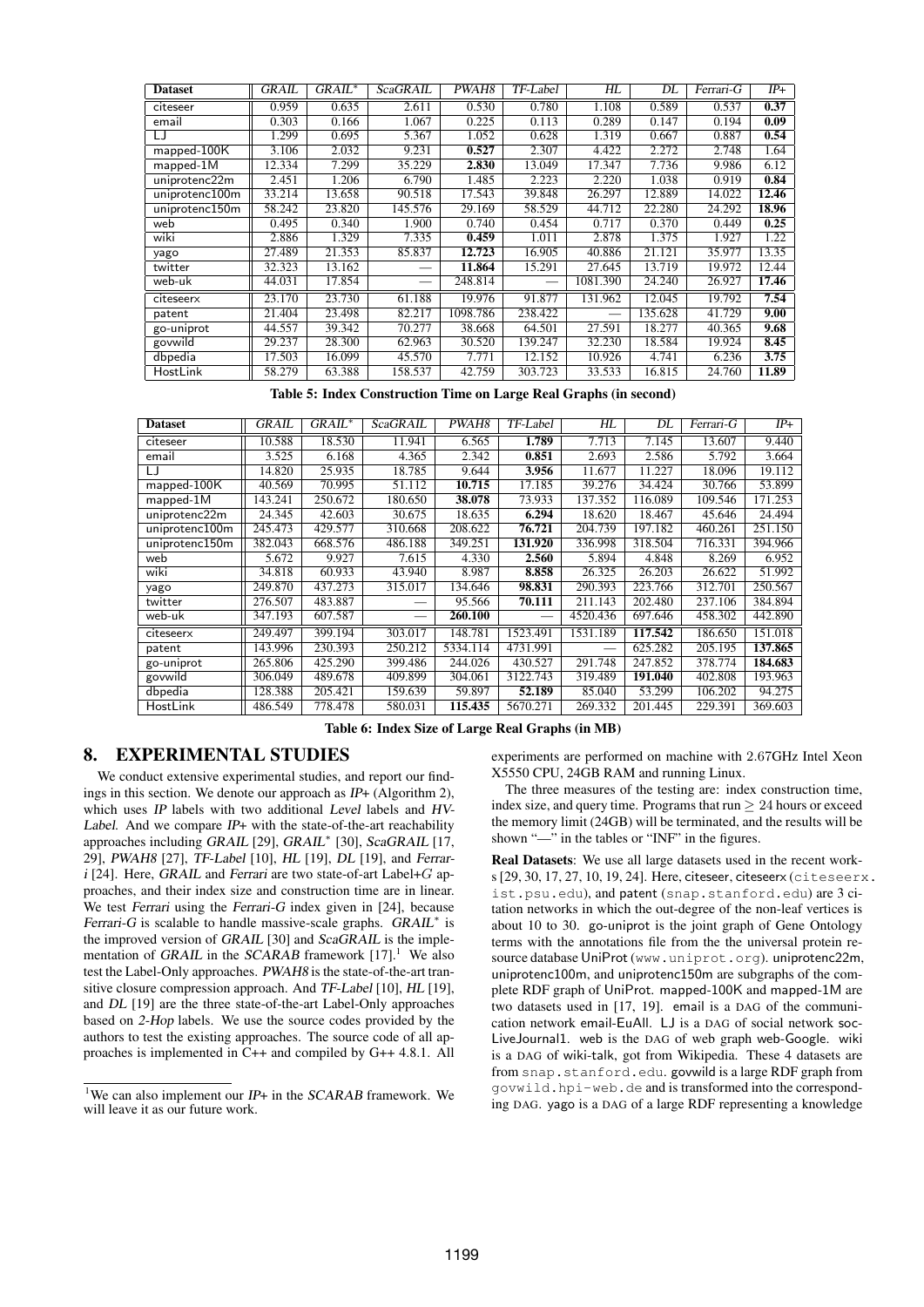| <b>Dataset</b> | GRAIL     | $GRAIL*$ | <b>ScaGRAIL</b> | PWAH8     | $TF$ -Label | HL      | DL      | Ferrari-G | $IP+$    |
|----------------|-----------|----------|-----------------|-----------|-------------|---------|---------|-----------|----------|
| citeseer       | 363.738   | 96.722   | 108.564         | 138.810   | 7.869       | 60.558  | 59.351  | 67.833    | 24.503   |
| email          | 12495.148 | 111.984  | 150.430         | 165.464   | 19.341      | 38.145  | 36.005  | 101.753   | 38.135   |
| IJ             | 4267759   | 216.862  | 1141.400        | 171.929   | 66.592      | 65.465  | 65.049  | 94.538    | 86.988   |
| mapped-100K    | 361.348   | 180.750  | 62.324          | 55.395    | 78.988      | 91.895  | 87.881  | 23.931    | 32.030   |
| $mapped-1M$    | 413.987   | 225.407  | 79.515          | 65.853    | 99.754      | 106.026 | 103.001 | 27.083    | 44.186   |
| uniprotenc22m  | 416.848   | 69.703   | 225.292         | 250.250   | 41.326      | 72.286  | 71.939  | 51.734    | 21.791   |
| uniprotenc100m | 720.053   | 139.863  | 411.032         | 327.161   | 99.315      | 110.354 | 109.584 | 112.616   | 48.091   |
| uniprotenc150m | 820.249   | 186.325  | 448.566         | 344.848   | 119.164     | 123.067 | 119.618 | 116.351   | 54.205   |
| web            | 573719    | 254.526  | 1766.090        | 157.571   | 62.971      | 57.815  | 57.206  | 147.893   | 86.664   |
| wiki           | 682422    | 76.472   | 161.378         | 55.983    | 45.719      | 77.611  | 78.795  | 26.817    | 27.033   |
| yago           | 609.651   | 191.759  | 167.131         | 134.714   | 119.745     | 119.136 | 135.862 | 137.366   | 88.854   |
| twitter        |           | 239.108  |                 | 100.933   | 102.923     | 108.730 | 104.698 | 82.212    | 79.285   |
| web-uk         |           | 492.230  |                 | 216.287   |             | 227.611 | 146.429 | 214.857   | 253.082  |
| citeseerx      | 28774.346 | 410.155  | 723.276         | 274.382   | 230.318     | 187.795 | 111.329 | 131.534   | 101.444  |
| patent         | 5912.227  | 6005.880 | 1371.050        | 24252.523 | 579.454     |         | 310.007 | 7038.440  | 2278.440 |
| go-uniprot     | 499.505   | 69.349   | 132.072         | 596.555   | 55.279      | 167.387 | 153.214 | 313.300   | 34.577   |
| govwild        | 719.494   | 360.247  | 179.312         | 506.232   | 254.785     | 138.939 | 128.199 | 295.432   | 112.990  |
| dbpedia        | 119909    | 383.253  | 416.931         | 291.059   | 113.774     | 101.615 | 108.982 | 200.239   | 92.571   |
| HostLink       | 8693750   | 464.266  | 5433.720        | 185.109   | 264.938     | 119.398 | 138.803 | 184.410   | 117.339  |

Table 7: Query Time on Large Real Graphs (in millisecond)

graph. twitter is a DAG of the social network graph crawled from twitter.com collected by [6]. web-uk is a DAG of a web graph dataset collected by [2]. We also add two new datasets. dbpedia is the DAG of the knowledge graph DBpedia (dbpedia.org). HostLink is the DAG of the latest 100 million host links extracted from the host link graph data.webarchive.org.uk. All the real graphs are DAGs, and the basic information is given in Table 4. In Table 4,  $|V(G)|$  and  $|E(G)|$  are the number of vertices and the number of edges, *davg* is the average degree of a graph, and Rratio (*r*) is the reachability-ratio discussed in Section 4. As shown in Table 4, most of these graphs are tree-like graphs whose *davg* is very closed to 1. We classify the real graphs into two classes: sparse graphs ( $d_{avg} < 2$ ) and dense graphs ( $d_{avg} \ge 2$ ). The 6 dense graphs are citeseerx, patent, go-uniprot, govwild, dbpedia, and HostLink. The R-ratio of reachable pairs is very small, far below 1% in most cases, which is consistent with our discussion in Section 4. The following 5 datasets, email, LJ, web, twitter, and web-uk, have relatively high R-ratio, because they have some huge-vertices. The neighbors of the huge-vertices nearly cover the entire vertex set of the graphs.

Synthetic datasets: We generate large DAGs with 10 million vertices and an average degree from 2 to 8 using the same graph generation algorithm used in GRAIL [29]. We first randomly create 10 million vertices and do a random ordering for these vertices. Then we randomly pick up two distinct vertices from the whole vertex set and create an edge which points from a lower order vertex to a higher order vertex. By repeating the process, we create the predefined number of edges.

Parameters: The 3 Label+*G* approaches have parameters to control their index size. The Label+*G* approaches get better performance when setting the parameters small for sparse graphs and larger for dense graphs. For IP+, we set  $k = 2$  and  $h = 2$  for sparse graphs and  $k = 5$  and  $h = 5$  for dense graphs, and  $\mu = 100$ by default. By  $\mu = 100$ , a vertex *u* with  $d_O(u)$  greater than  $\mu$ is considered as a huge-vertex. For Ferrari-G, it is set as  $k = 2$ for sparse graphs with  $s = 2$  seeds as an additional index for seed based pruning, and  $k = 5$ ,  $s = 5$  for dense graphs. Similarly, we set  $k = 2$  for GRAIL for sparse graphs and  $k = 5$  for dense graphs. It is worth noting that the exact index sizes consumed by IP+ and Ferrari-G can be bounded but cannot be fully controlled. By setting the similar parameters, the three IP+, Ferrari-G, and GRAIL will consume the similar index space.

## 8.1 Performance on Large Real Graphs

We report the index construction time, index size, and query time for large real graphs in Table 5, Table 6 and Table 7. The best results among are highlighted in bold font.

Index construction: Table 5 reports the index construction time. IP+ is the fastest in almost all datasets. IP+ cannot reach the best results in some other sparse graphs whose  $d_{avg}$  is close to 1, whereas PWAH8 shows good performance in these sparse graphs. For other sparse graphs and dense graphs, IP+ performs the best compared with others. The index construction time of 2-Hop approaches is about 2 to 25 times of that of our approach over the dense graphs, and the index construction of PWAH8 is on average 3 times slower than IP+ over the dense graphs. HL fails its index construction in the dense graph patent, whereas TF-Label fails its index construction in the largest graph web-uk. The three versions of GRAIL approaches and Ferrari-G perform significantly slower than IP+ in the index construction. For the dense graphs, IP+ is twice faster than GRAIL approaches and Ferrari-G. In the large graphs twitter and web-uk, ScaGRAIL fails to compute their reachability backbone.

Index size: Table 6 shows the index size. For the dense graphs patent and go-uniprot, IP+ constructs the smallest index, and the index size by IP+ is closed to the best result in two other dense graphs citeseerx and govwild. But for other graphs, the Label+*G* approaches (GRAIL, Ferrari-G, and IP+) result in an index whose size is larger than those by the three 2-Hop approaches (TF-Label, HL, DL) and PWAH8. This is because GRAIL, Ferrari-G, and IP+ use  $O(k)$  labels and the additional index for every vertex no matter how sparse the graph is in practice. In theory, the index size by either GRAIL, Ferrari-G, or IP+ is in linear, whereas the 2-Hop approaches (TF-Label, HL, and DL) and PWAH8 may construct an unacceptably large index in dense graphs as showed in the patent dataset, where the index by 2-Hop approaches is at least 3.5 times larger than the index IP+ constructs.

Query time: We randomly generate queries such that every vertex pair will be selected with the same probability. For each dataset, we generate 1 million reachability queries. Table 7 shows the total query time taken to answer all the reachability queries generated. IP+ performs the best in 5 sparse graphs among the 13 sparse graphs, and is comparable to the best results in other sparse graphs. IP+ is at least one order of magnitude faster than GRAIL and also much faster than its two improved versions GRAIL *∗* and Sca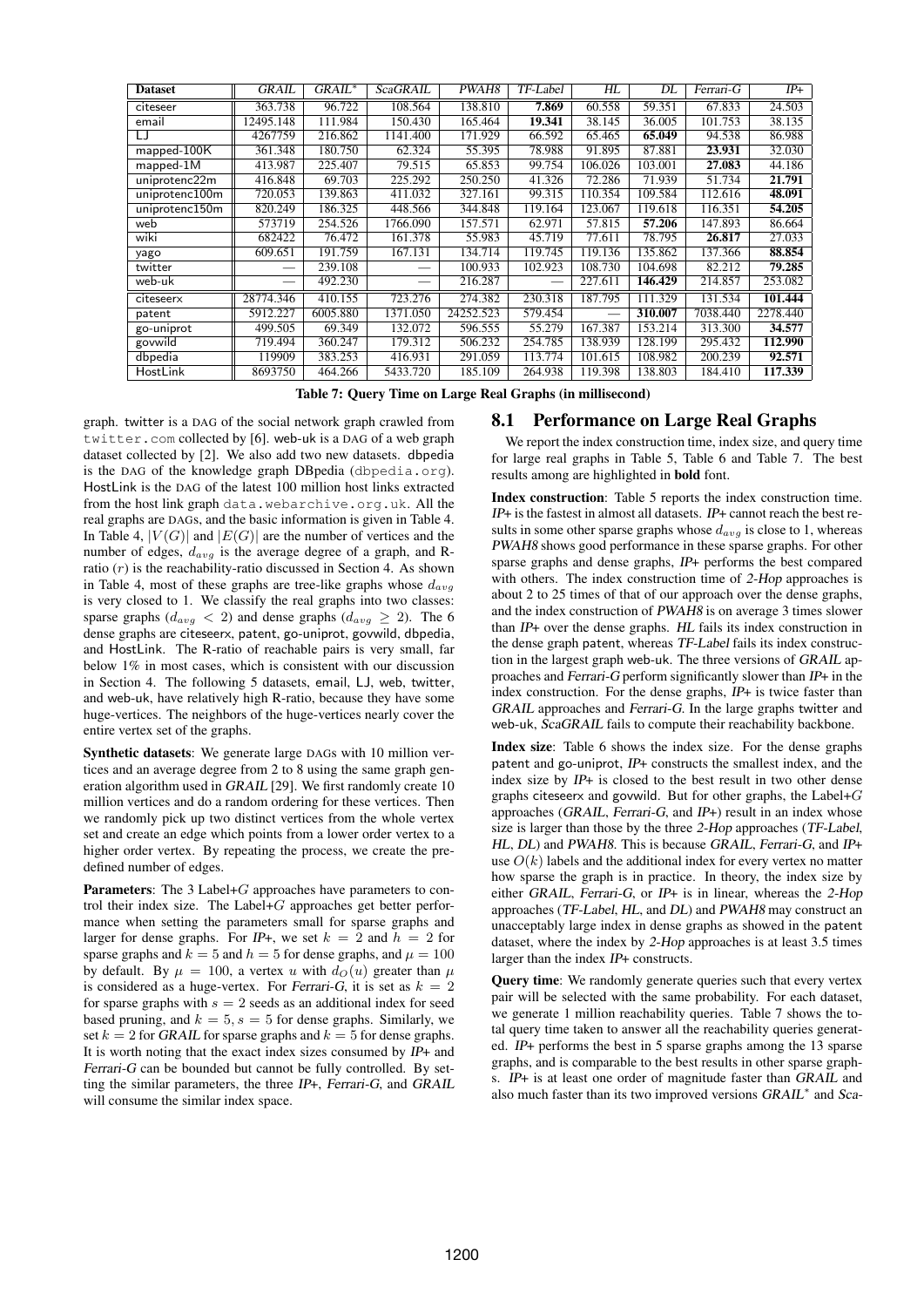GRAIL. Ferrari-G shares the similar query performance with IP+ in sparse datasets, but significantly slower than IP+ for dense graphs. For dense graphs,  $IP+$  wins the best in all dense graphs except patent. This is because that nearly a half of vertices in patent have at least 4 out-degree. When it needs to do DFS, it may need to visit more vertices until all branches are pruned or encountering the destination vertex. We believe that IP+ in SCARAB can perform well in the patent dataset, because ScaGRAIL greatly improves the query time in patent compared with GRAIL.

# 8.2 Scalability Study on Synthetic Graphs

We conduct experimental studies on synthetic graphs with different density. Since GRAIL *∗* has better query and index construction performance than original version of GRAIL, we use GRAIL *∗* in the experiments. Fig. 3 shows the experimental results of different approaches on the synthetic graphs generated.

Fig. 3(a) and Fig. 3(b) show the index construction time and index size on graphs with different density. First, except for sparse graphs with the average degree 2, IP+ always performs the best both on the index construction time and the index size. The index construction time and the index size of IP+ only increases marginally while the graph density increases. Second, PWAH8 and 2-Hop approaches (TF-Label, HL, DL) do not show good scalability in large dense graphs. Their index construction time and index size increases exponentially when the average degree of the graph increases linearly. For the dense graphs, their memory usage exceeds the memory size of the system and thus fails to complete the index construction. PWAH8 and HL cannot compute its labels successfully when the average degree  $\geq 5$ , whereas TF-Label and DL fail their index construction for the graphs whose average degree is *≥* 6. Third, the index construction time of GRAIL *∗* is on average 2 times larger than that of IP+, and the index construction time of Ferrari-G is about 3 times larger than that of IP+. The index size of GRAIL<sup>\*</sup> and Ferrari-G is about two times of the index size of IP+. In summary, IP+ has the best scalability.

We also randomly generate 1 million reachability queries over the synthetic graphs. The total query time to answer all reachability queries generated is shown in Fig. 3(c). The 2-Hop approaches have the better performance in the datasets if they can construct the index given the time and space limited. The query time of IP+ is comparable to the 2-Hop approaches (TF-Label, HL, DL) in graphs with average degree  $\leq$  3. IP+ is on average twice faster than PWAH8. Only GRAIL<sup>\*</sup>, Ferrari-G, and IP+ can answer the query in dense graphs with average degree *≥* 6. And the query time of IP+ is about a half of the query time of GRAIL *∗* and Ferrari-G in all graphs. For answering a single reachability query in the densest graph with an average degree 8, the query time of IP+ is on average 0.75 millisecond, whereas GRAIL *∗* and Ferrari-G need more than 1 millisecond. IP+ is the best approach among all approaches that can scale to large dense graphs.

## 8.3 IP label *vs* interval label

We show that only IP+, GRAIL *∗* , and Ferrari-G are scalable to handle large dense graphs. Unlike GRAIL and Ferrari-G, IP uses a 2-Hop-like label, instead of interval labeling. To further study the query time of IP label vs interval label, we compare IP label, GRAIL label, and Ferrari-G index by excluding any additional index and any query optimization techniques. For fairness, we use similar index sizes for the three approaches. We conduct two testings.

First, we test the same 1 million random queries generated over the synthetic graph with an average degree 3 we used for the scalability testing. Index sizes for the three approaches are: 776MB



for IP labels, 800MB for GRAIL labels, and 809MB for Ferrari-G index. We measure how many vertices they visit in answering the reachability queries generated. Fig. 4 shows the distribution of the number of visited vertices. 94.5% of the queries can be answered directly using IP labels while 92.3% of the queries can be answered directly using GRAIL labels and 87.3% of the queries can be answered directly using Ferrari-G index. It shows that IP label has high potential to answer without the needs of DFS. For the reachability queries that cannot be answered directly using labels, we can see that IP label also performs significantly better than GRAIL and Ferrari-G. Compared with the two interval labeling approaches, IP label is less likely to visit many vertices before finally answering a reachability query. The percentages of visiting more than 30 vertices using IP, GRAIL, and Ferrari-G, are 0*.*57%, 1*.*10%, 0*.*99%. The percentage of IP is about a half of either GRAIL or Ferrari-G. For reachability queries that need to visit more than 70 vertices, the ratio of IP label is larger than the ratio of Ferrari-G index but the ratio of IP label is still below 0.1%. The results shown are consistent with the experiments in which IP label usually has better query performance than GRAIL and Ferrari-G.

Second, we test equal query workload with 500,000 reachable queries and 500,000 non-reachable queries sampled from TC over the same 7 synthetic graphs we used for the scalability testing (average degree is from 2 to 8). The index size and the query time are shown in Fig. 5. Ferrari-G performs well when the average degree is 2, where the index size cannot be larger by controlling the parameters provided in Ferrari-G. Overall, IP performs the best.

# 8.4 The IP+ Label

Here, first, we report how the 3 parameters,  $k$ ,  $h$ , and  $\mu$ , affect the query performance of IP+. Second, we report the effectiveness of the three labels used in IP+, IP label, Level label, and HV-Label. We conducted extensive testings by 1 million random queries generated. We report the results using the real graph govwild whose average degree is 2.95. As default,  $k = 5$ ,  $h = 5$ , and  $\mu = 100$ .

Fig. 6(a) shows that a larger *k* can improve the query time, but it does not improve the query time when  $k$  is too large. Fig.  $6(b)$ shows that HV-Label helps. A small *h* is sufficient because there is a few huge-vertices in a real graph. Fig. 6(c) shows that a smaller  $\mu$  is sufficient to improve the query time. It confirms that  $\mu =$ 100 is reasonable. When  $\mu$  becomes smaller, many vertices will be marked as a huge-vertex, which increase the index size. Fig. 6(d) shows the effectiveness of the labels used in IP+. We compare IP+ with IP, IP plus Level, and IP plus HV-Label. With IP label only, it